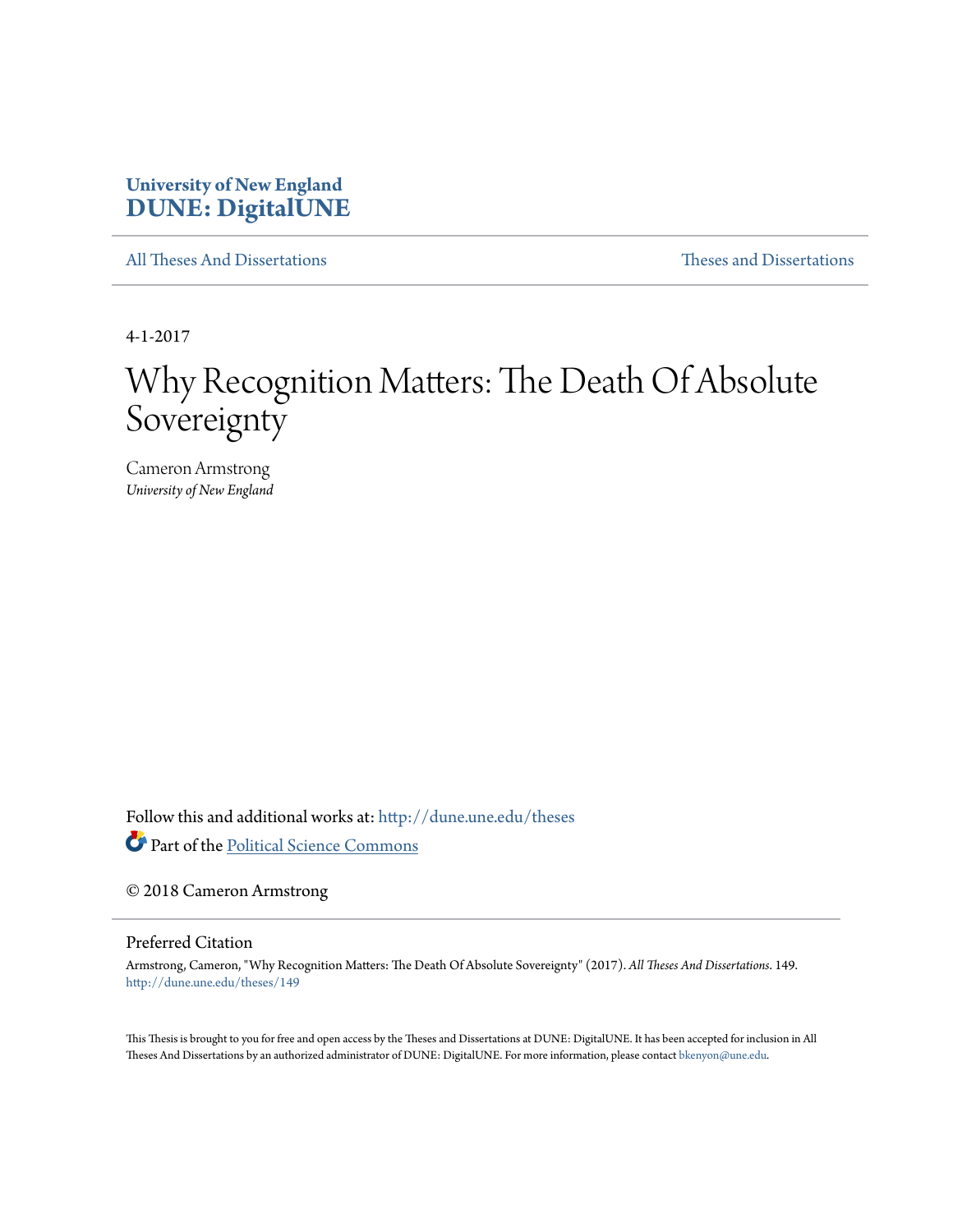## Why recognition matters: The death of absolute sovereignty.

Cameron Armstrong

Senior Thesis

4-18-2017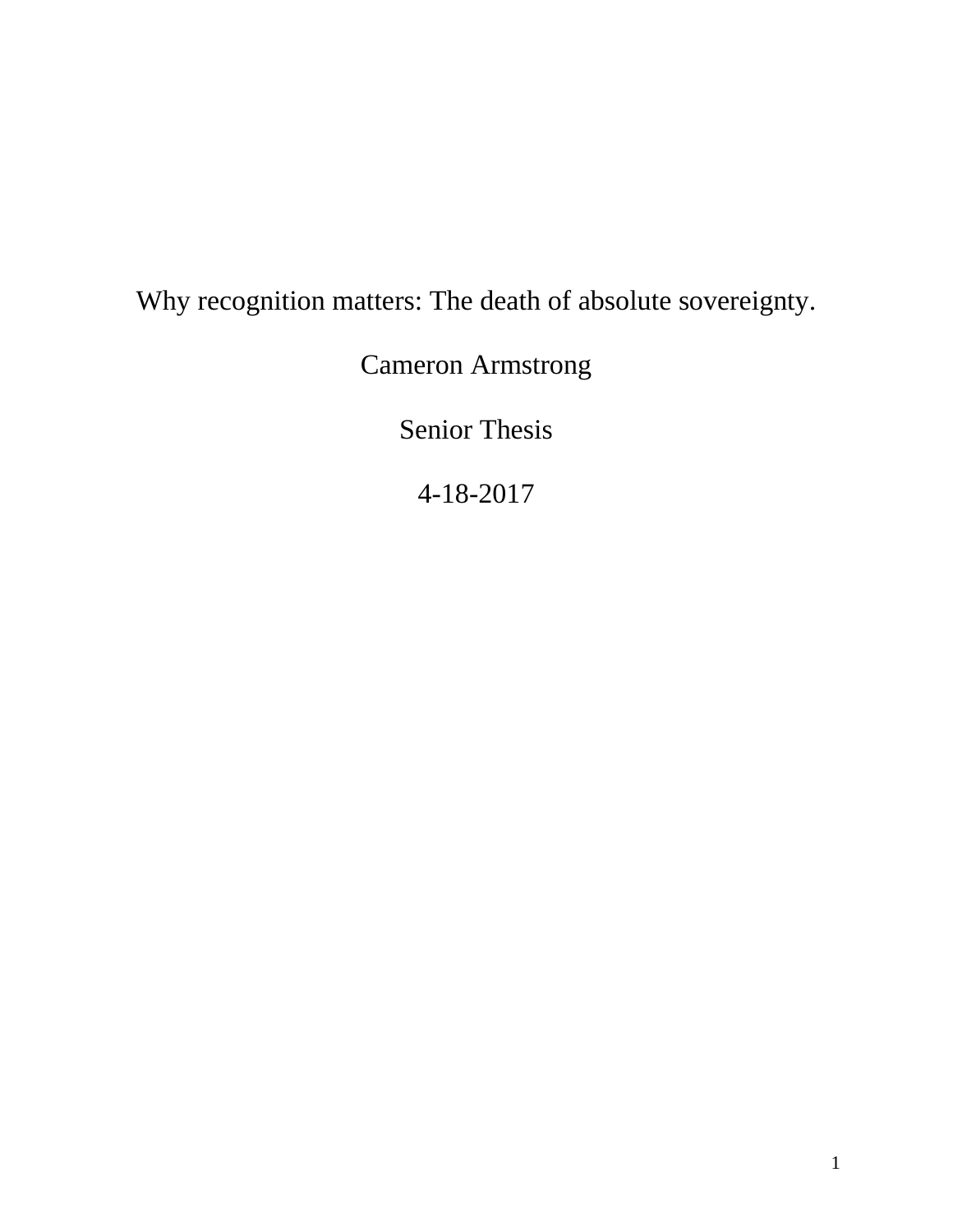#### Introduction

The terror group known as Islamic State of Iraq and Syria  $(ISIS)^1$  has posed many new challenges to the international state system. Among the challenges presented by ISIS, the most important deal with the theory and application of building a state. ISIS has declared itself in possession of territory that it calls its caliphate. A caliphate is a land that is ruled by a Muslim caliph who draws direct lineage back to the Prophet Muhammad.<sup>2</sup> ISIS views this caliphate as integral to the survival of their ideology as well as their people. While statehood is certainly an important factor for the long term survivability of any people, establishing a state is a complex international matter. Without a proper understanding of statehood and the obligations that it entails, no fledgling nation will survive. So what have ISIS' mistakes taught the international community about survival?

The idea of statehood is a concept widely expressed in modern political theory, but little is agreed upon. At first, the Treaty of Westphalia<sup>3</sup> in 1648 modeled how the international state system would be run. In the 20th century, both the League of Nations<sup>4</sup> and the United Nations  $(UN)^5$  would be erected as the applicable definer of statehood. Conventions have also been held

<sup>1</sup> Bunzel, Cole. 2015. "From Paper State to Caliphate: The Ideology of the Islamic State." *The Brookings Project on U.S. Relations with the Islamic World*. https://www.brookings.edu/research/from-paper-state-to-caliphate-the-ideology-of-the-islamic-state/

<sup>2</sup> Epatko, Larisa. 2014. "What is a caliphate?" *PBS*. http://www.pbs.org/newshour/updates/caliphate/

<sup>3</sup> Tischer, Anuschka. 2015. "Peace of Westphalia (1648)." *Peace of Westphalia (1648) - International Relations - Oxford Bibliographies*. http://www.oxfordbibliographies.com/view/document/obo-9780199743292/obo-9780199743292-0073.xml 4 Trueman, C N. 2015. "League of Nations." *History Learning Site*. http://www.historylearningsite.co.uk/modern-world-history-1918 to-1980/league-of-nations/

<sup>5</sup> Fomerand, Jacques, and Cecelia M. Lynch. 2017. "United Nations (UN)." *Encyclopædia Britannica*. https://www.britannica.com/topic/United-Nations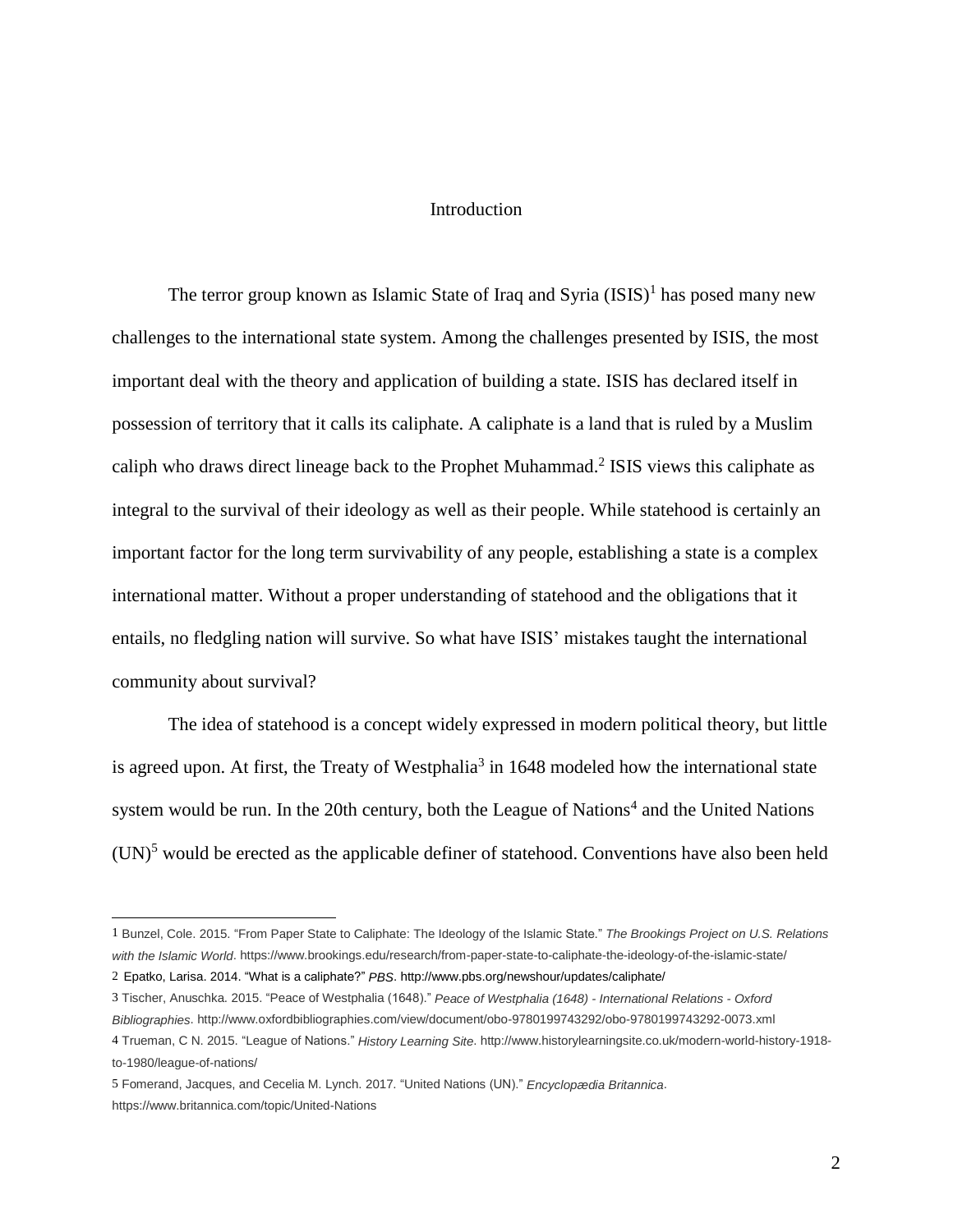to establish the very meaning of the word. Statehood is the highest status that a collective group of people can attain on the international stage. By examining all that is currently understood of what being a state entails and casting it's light toward the most recent exercise in state building, historians can attempt to formulate a more succinct method of admission into the international state system. In this paper, I will contend that ISIS' misunderstandings of the changes that the international system has undergone, has undermined their collective goals and political longevity. Not only do ISIS' mistakes prevent them from gaining legitimacy on the ground, but also from gaining international legitimacy.

To understand how ISIS actually thinks and operates, we must examine four terms that need explanation. First and foremost is sovereignty. Sovereignty<sup>6</sup> is essentially the power that gives a leader(s) the ability to govern their territory. By incorrectly utilizing the principles of sovereignty, ISIS has undermined their own local value as a system of governance. The second term to be examined is recognition. Recognition<sup>7</sup> is the unilateral action taken by an established state to confer legitimacy to the government of another state or nation. ISIS failed to recognize the importance of recognition on the international scale. Lastly, are two diametrically opposed terms that deal with the application of statehood. The constitutive and declarative application of statehood have both been utilized on the international stage before, but clearly one leads the charge today. The constitutive method<sup>8</sup> of statehood says that once a territory reaches necessary criteria and declares itself a state, it is a state. The constitutive method explicitly states that

<sup>6</sup> Sinclair, A., and M. Byers. 2007. "When US Scholars Speak of 'Sovereignty, what do they Mean?" *Political Studies* 55(2): 318–40. 7 Lindemann, Thomas, and Erik Ringmar. 2015. *International Politics of Recognition*. Taylor and Francis. ISBN: 1-59451-809-2, 978-1-59451-809-6

<sup>8</sup> Worster, William Thomas. 2009. "LAW, POLITICS, AND THE CONCEPTION OF THE STATE IN STATE RECOGNITION THEORY." *BOSTON UNIVERSITY INTERNATIONAL LAW JOURNAL* 27: 115–72. http://www.bu.edu/ilj/archives/volume-27-spring-2009-issue-1/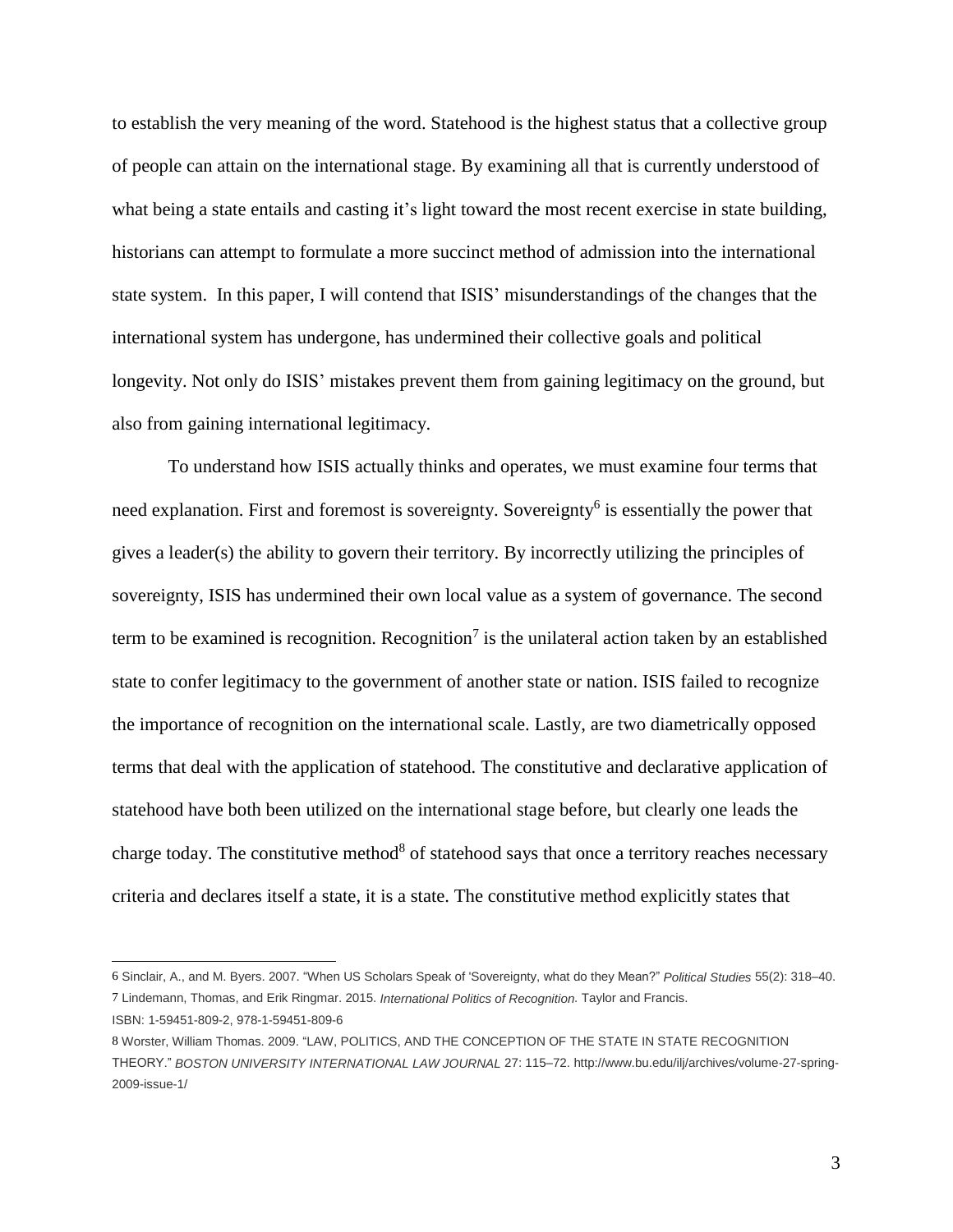recognition doesn't factor into a state's existence. However, the declarative method<sup>9</sup> views only recognition as the establishment of statehood. By getting other nations to agree to the legitimacy of statehood, states are more welcome to the international community. While certainly the world had previously operated under a constitutive method, the late 20th and 21st centuries have brought about the actualization of the declarative method. ISIS failed to recognize that the international community plays by a different set of rules and therefore set themselves up for failure by adopting a constitutive world view.

#### Literature Review

#### Sovereignty

The fact that certain individuals of society hold a platform above reproach and rebuke is something as old as time itself. While there have been tyrants, kings, and caliphs for time immemorial, not much was mentioned about why these people carried the power that they did. This changed when the Roman philosopher Ulpian noted three distinct powers that the Emperor possessed. The first of these is the *imperium* of the people of Rome is given to their emperor. Second, Ulpian states, "princeps legibus solutus est." <sup>10</sup> When translated from Latin, the phrase reads that the Emperor is free from laws. Lastly, Ulpian writes the phrase, "Quod principi placuit, legis habet vigorem." <sup>11</sup> This phrase is translated to the English meaning, "what pleases the ruler, has the force of law." Ulpian's third observation confirmed that the emperor could make binding decisions for all people within his sphere of influence. What Ulpian did was

<sup>9</sup> Ibid, 8.

<sup>10</sup> Zane, John M . 1918. "A Legal Heresy ." *Illinois Law Review* 13(1): 255–86.

<sup>11</sup> Ibid, 10.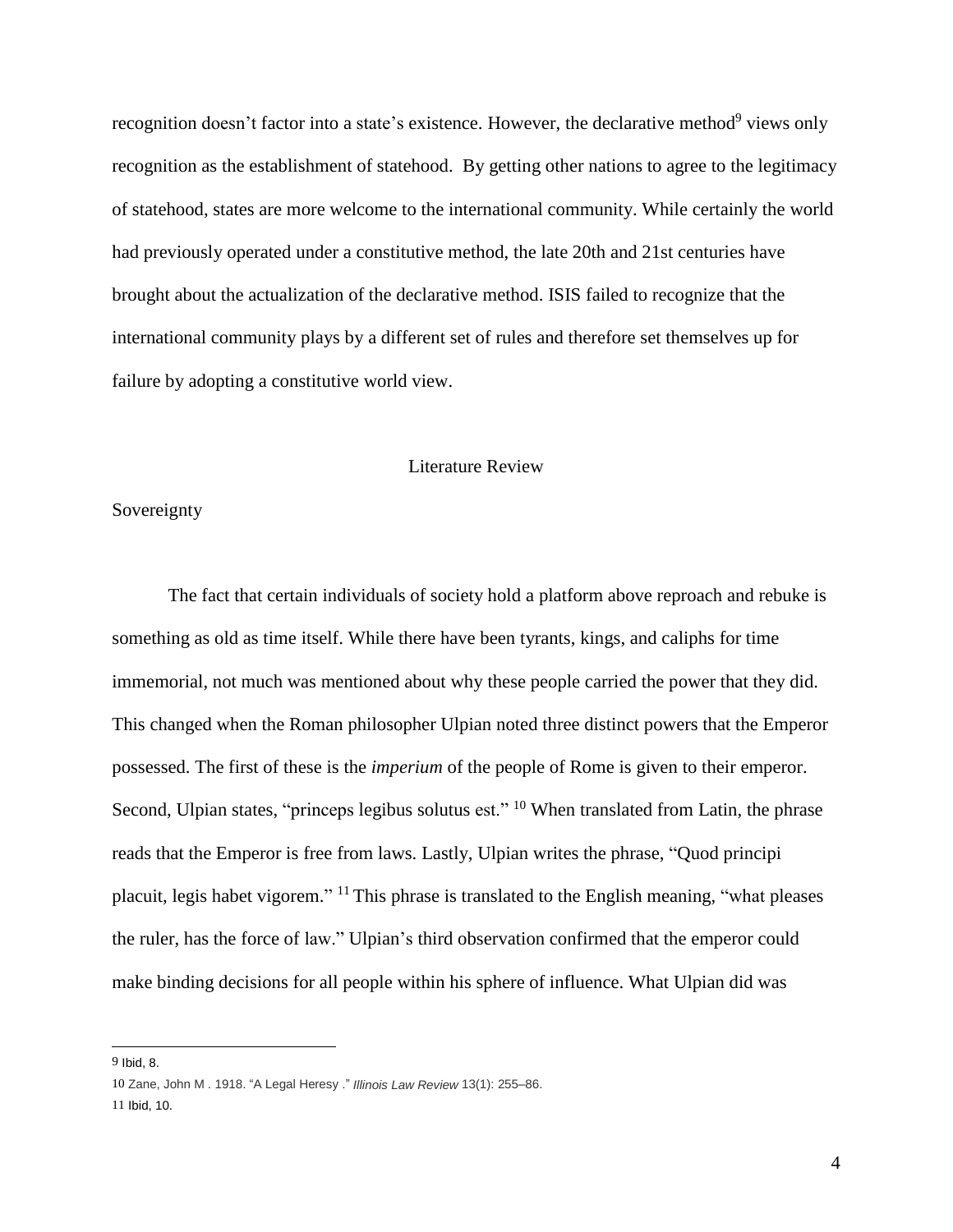essentially lay the foundation for sovereignty. These three basic observations that Ulpian describes are what constitutes modern sovereignty.

While Ulpian may have been the forefather of sovereignty, most contemporary scholars will acknowledge Jean Bodin of France as the beginning point of modern international sovereignty. Bodin serves as not only a philosopher but a natural historian who was fascinated by relations to the state and by the state. Upon writing his work, *Six Books of the Commonwealth*, Bodin explored the individual's role in maintaining the state, as well as how state interacted with each other. Importantly, Bodin discussed the idea of what he described as the *puissance souveraine,* or the sovereign power. This power was enumerated upon in chapter eight. Bodin's work is translated as, "Sovereignty is that absolute and perpetual power vested in a commonwealth which in Latin is termed majestas." <sup>12</sup> Bodin's thoughts are the foundation for what was believed about sovereignty for so long. Power was vested in an individual or a small collective to represent the majority. Bodin states "I have described it as perpetual because one can give absolute power to a person or group of persons for a period of time, but that time expired they become subjects once more." <sup>13</sup>

Bodin's argument is that sovereignty is more than just a person or leader who has the ability to make laws and regulations. When that power is removed from a person, they become just like anyone else within the country. Bodin believes that a sovereign should have perpetual power—one that is everlasting. This perpetual power is the highest attainable position as the power of sovereignty gives the individual the ability to make decisions that are binding and unchallengeable by any outside force.

<sup>12</sup> Bodin, Jean, and Michael Tooley. 2009. *Six books of the commonwealth*. Lexington, KY: Seven Treasures Publications. 13 Ibid, 12.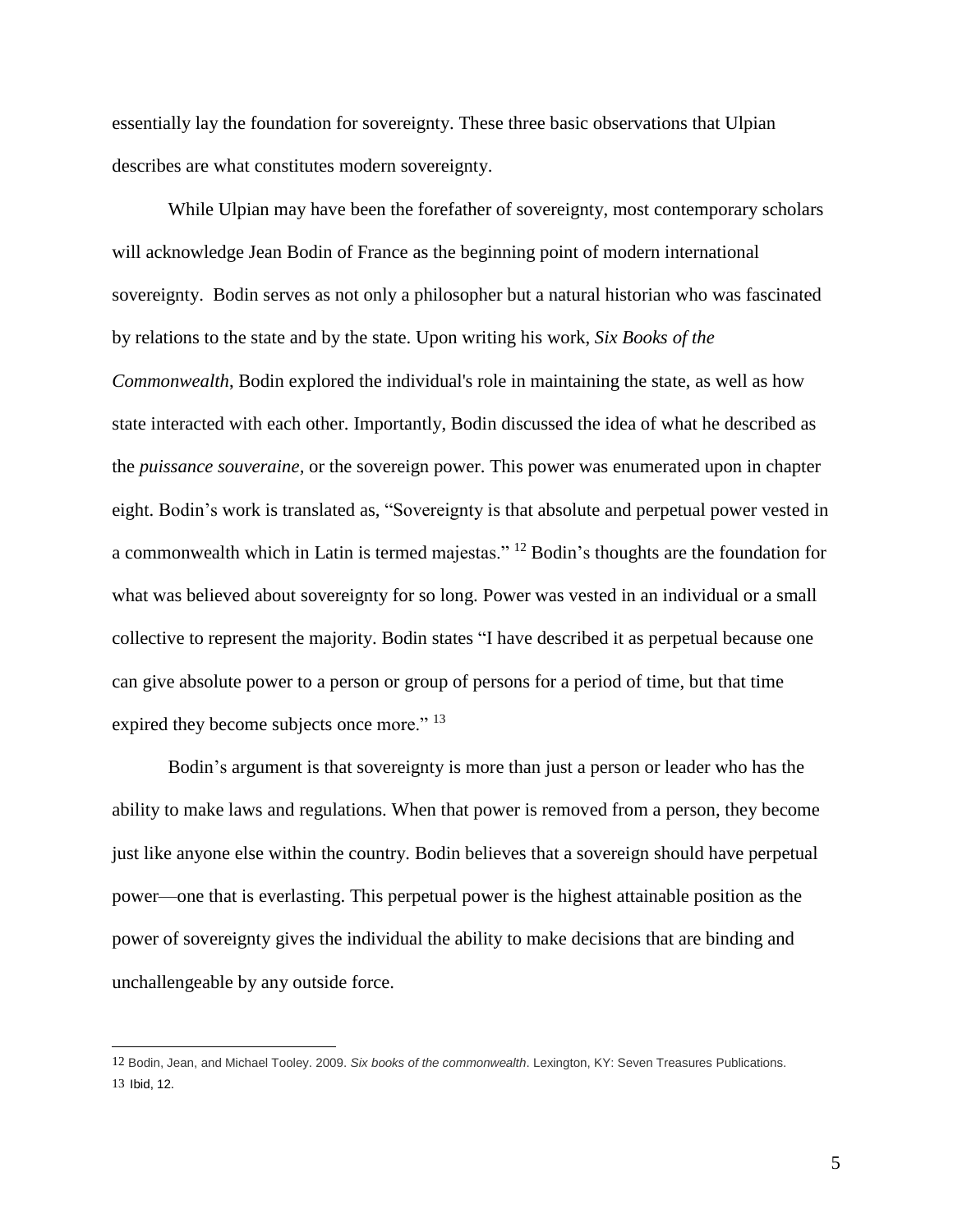The only limit that Jean Bodin puts on sovereignty is when he states, "The absolute power of princes and sovereign lords does not extend to the laws of God and of nature."<sup>14</sup> By including the supernatural and the laws of physics, Bodin clearly understood that the sovereign is the highest potential source of power for a state. Therefore it is rational to say that sovereignty is the ability to rule, dictate, and create policy without interference from anyone within the natural world. A sovereign beholds to no man, aside from himself.

Bodin's definition of sovereignty is a good starting point to examine perhaps the most influential writer on sovereignty. Thomas Hobbes became a sort of echo-chamber turned amplifier for Bodin. Hobbes published *Leviathan* in 1651 which tried to examine the natural state of humankind. Hobbes states that,

… the Soveraign Power, whether placed in One Man, as in Monarchy, or in one Assembly of men, as in Popular, and Aristocraticall Common-wealths, is as great, as possibly men can be imagined to make it…. And whosoever thinking Soveraign Power too great, will seek to make it lesse; must subject himselfe, to the Power, that can limit it; that is to say, to a greater.<sup>15</sup>

Hobbes beliefs were actually slightly different from Bodin. While both agreed that the sovereign of a state must have absolute and perpetual power, Hobbes comes to the conclusion that people should just submit to the will of an absolute power in order to protect themselves. Hobbes says,

14 Ibid,12

<sup>15</sup> Hobbes, Thomas . 2009. "Leviathan." https://www.gutenberg.org/files/3207/3207-h/3207-h.htm#link2H\_4\_0248 (February 1, 2017).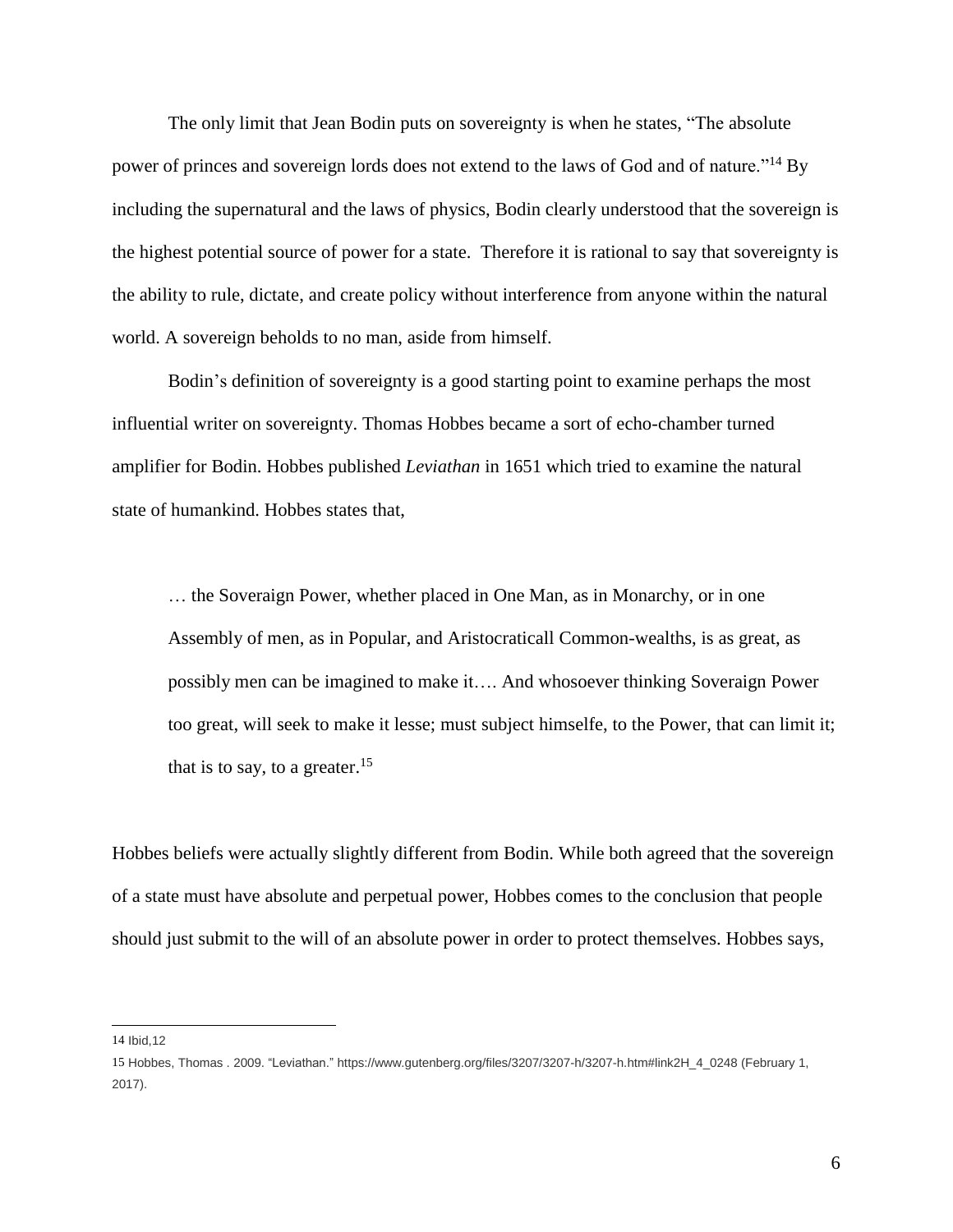"In those Nations, whose Common-wealths have been long-lived, and not been destroyed, but by forraign warre, the Subjects never did dispute of the Soveraign Power."<sup>16</sup> Hobbes' point is that society is better when ruled by someone with absolute and unassailable power

Ulpian, Bodin, and Hobbes gave us the foundation for sovereignty within a state, but didn't much examine how sovereignty plays a role internationally. As time has progressed and the world, as well as states, have become further interconnected, sovereignty has changed. Starting in the early 20th century, scholars began to study how sovereignty impacted our global relationships.

External sovereignty or *recognition* is similar to many aspects of internal sovereignty but played on a different stage. Currently, a state is considered sovereign on the international scale when it becomes the representing authority for the territory and people it claims. This was examined in the works of Lassa Oppenheim in the 1912 book, *The Future of International Law*. Oppenheim's work consisted of examining past systems of international governance, their shortcomings, and potential fixes for future global societies. According to Oppenheim, a worldstate wouldn't generate world peace. He believed that conflicts stemmed from sources other than national identities. This led Oppenheim to the belief that creating an international system of agreed-upon laws would be the only solution to the absolutist rule of pure internal sovereignty. Oppenheim states that, "It would be extremely difficult to enumerate any large number of universally accepted rules of the law of nations—apart from those which have obtained recognition as customary law."<sup>17</sup> This is an early example of ascribing obligations to the international community. States on a larger scale would have obligations that would bind them to

<sup>16</sup> Ibid, 15

<sup>17</sup> Oppenheim, L. 2013. *The future of international law*. Farmington Hills, MI: Gale MOML Print Editions.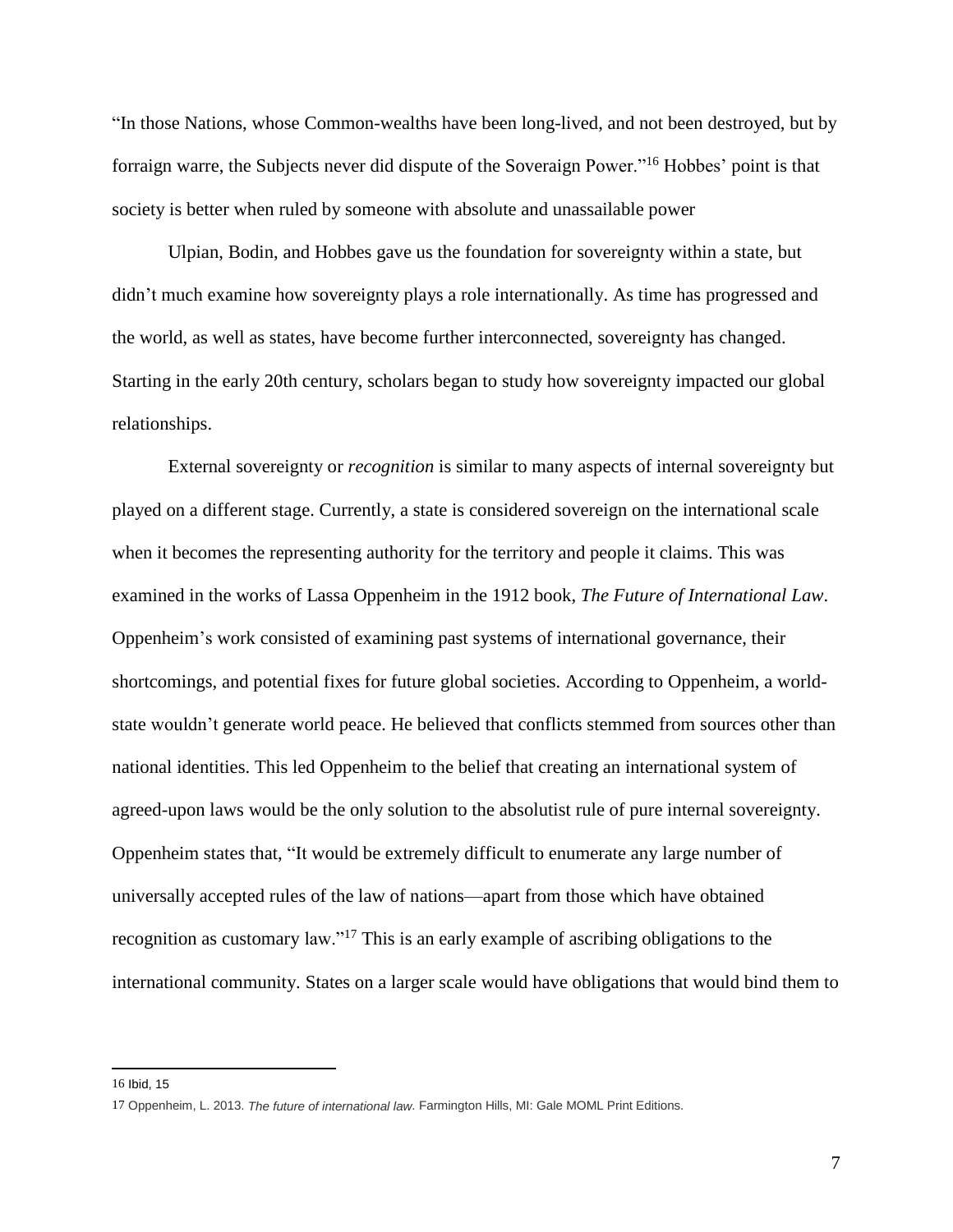other states. Not only was this a method of peacemaking, but by sharing common laws and rules, nations would build better economic relationships. Oppenheim's early work would be later investigated in the 20th century to examine new state formation and acceptance.

Another theorist who delved into the idea of external sovereignty is Erik Ringmar. Ringmar is the co-author of a book entitled, *International Politics of Recognition*. Understanding the work of Oppenheim, Ringmar states that, "The state is the persona of international law in much the same way as individuals are the persona of civil law and corporations the persona of commercial law."<sup>18</sup> The international system is conceived of sovereign nations that act as the sole representative for other nations to interact with. There is only one sovereign representative for all citizens of the United States. This type of sovereignty is outside of the sovereign powers that are held within the given territory of the state. The state has now become the de facto apparatus of interaction on the global stage. Ringmar goes on to say that, "... the struggle for recognition surely provides the motivation for many of the things that states do."<sup>19</sup> External sovereignty and the struggle to be a member of the international community is one of the biggest challenges that any new government faces. This sort of identity crisis for members of a society who have undergone a governmental transformation must be agonizing. Recognition on the international stage certainly provides a sense of dignity to any group of people.

As state formation is a constant struggle, currently recognized states must safeguard the idea of statehood. Christian Hillgruber of the University of Heidelberg argues that current states must place obligations on fledgling nations and hold these obligations in the highest regards of international law. Hillgruber begins his piece by stating, "By the procedure of recognition, these

<sup>18</sup> Ibid, 7.

<sup>19</sup> Ibid, 7.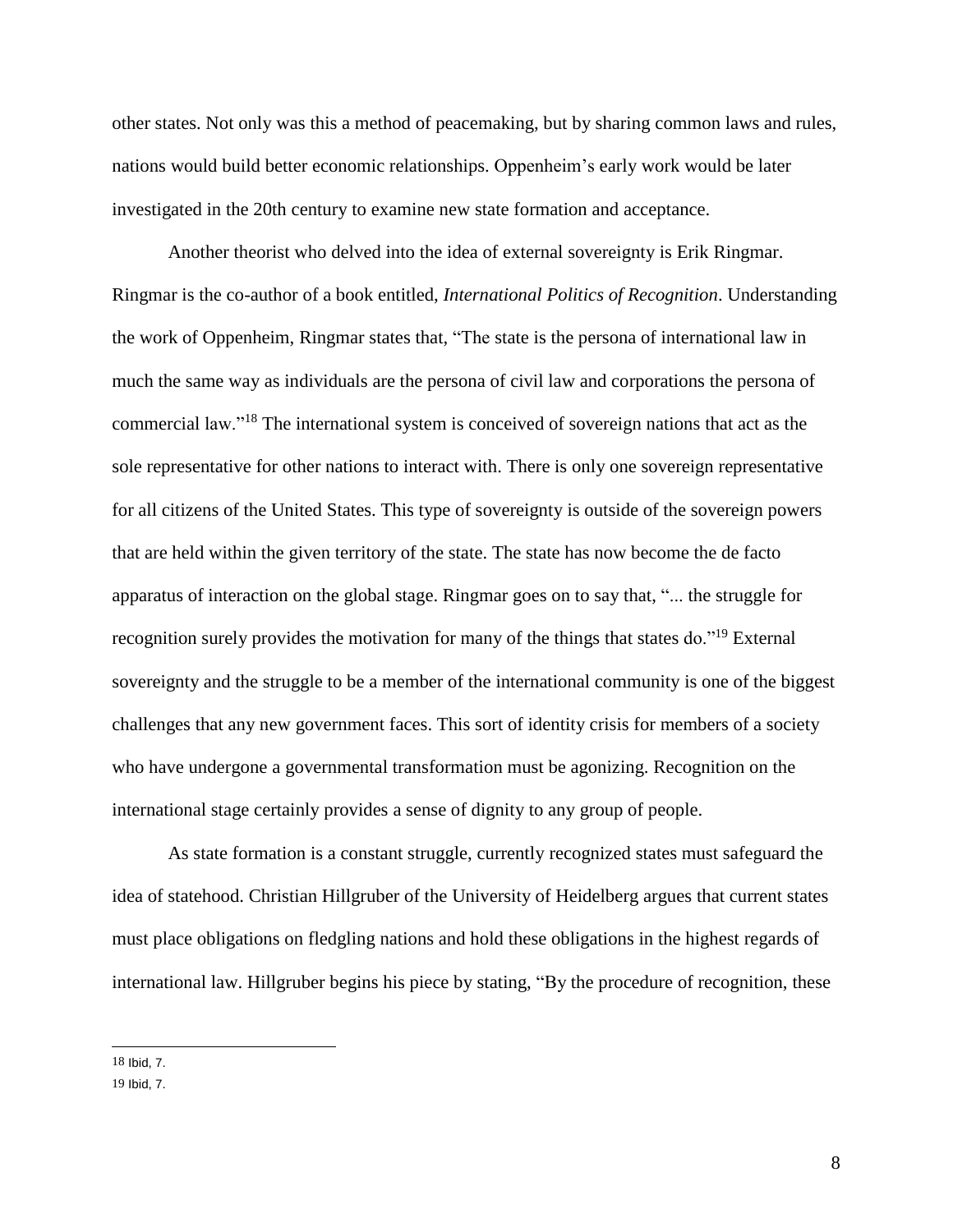states exercise their prerogative to determine in advance whether the newcomer, in their judgment, is able and willing to carry out all its obligations as a subject of international law..." <sup>20</sup> This is the crux of external sovereignty. Established states are the determining factor on statehood. A government might be independent and have all the criteria enumerated to qualify as a state but as long as other nations don't validate the existence of that government, it will never thrive. Hillgruber also elaborates on the effect of non-recognition. He writes,

Thus, non-recognition is only considered as an option if the unreliability of the new state as a partner in international relations appears to be so serious that the community of states, on account of Its self-image as a legal community, refrains from integrating the new state and keeps it away from the international community, despite the problems pertaining to international law that arise from the new state's position as an outsider in legal terms. $21$ 

Nations that have already withstood the rigor of statehood claim a legitimacy to the word. With this legitimacy come thes power to withhold it from states that do not meet current obligations to the international community. While this may seem largely symbolic, it actually has profound effects. Nations that aren't considered states aren't offered the protection of international law. Furthermore, nations that aren't part of international law have no way to shape it. Without a seat at the table, policies are difficult to change. External sovereignty is a matter of accepting the motives, culture, and values of another group of people.

<sup>20</sup> Hillgruber, C. 1998. "The Admission of New States to the International Community." *European Journal of International Law* 9(3): 491–509.

<sup>21</sup> Ibid, 20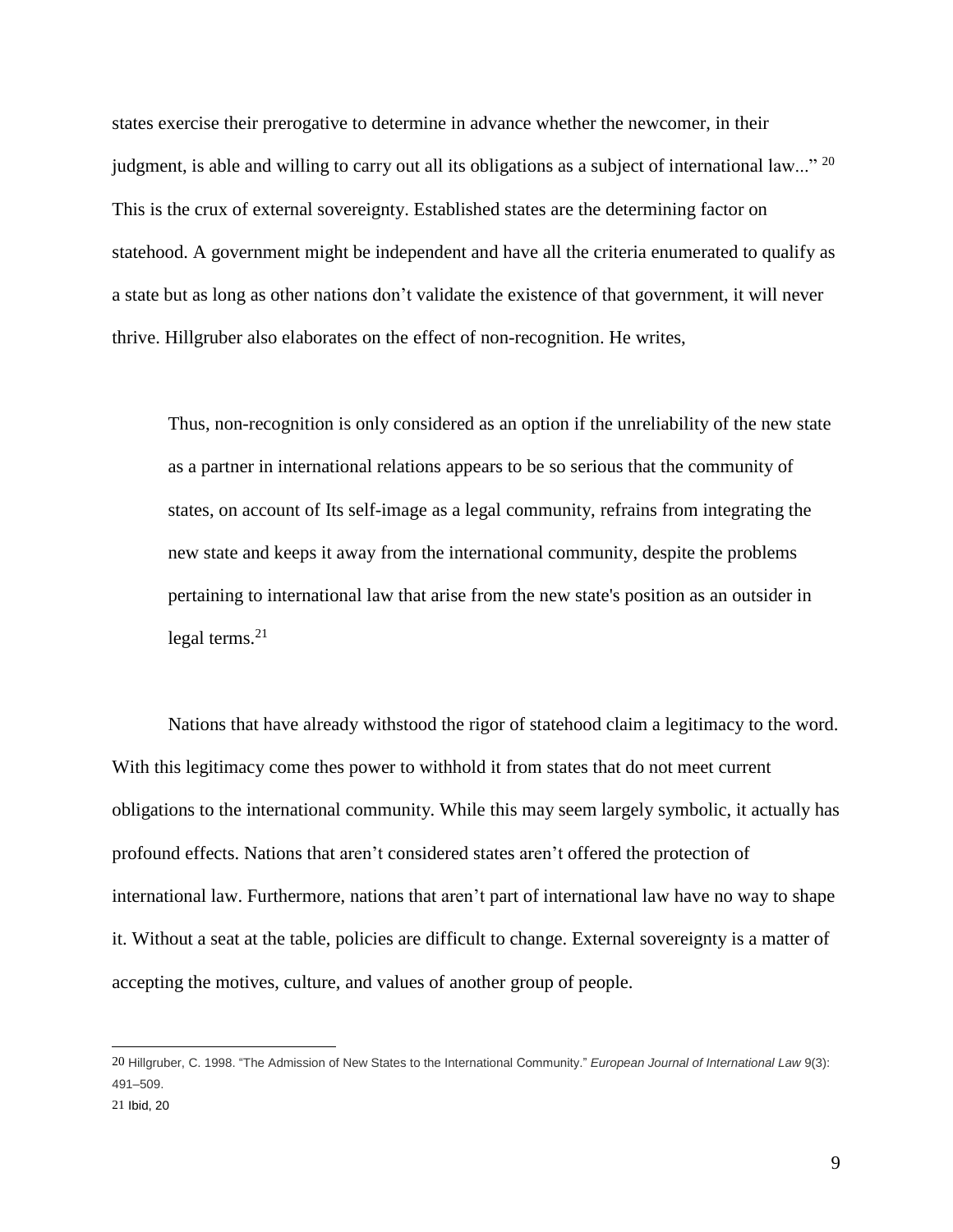Declarative Theory

When looking at the actual application of statehood on the international stage, two competing methods of acceptance emerge. The first mode of conferring statehood is through the declarative method of statehood. The declarative theory is best examined through the lense of internal sovereignty. Declarative theory is described as a,

purported state's assertion of its sovereignty within the territory it exclusively controls to determine if it can access the international plane. It is the opposite of the constitutive theory in that it holds that recognition is almost irrelevant because states have little to no discretion in determining whether an entity constitutes a state.  $22$ 

Declarative theory was the predominant method of ascribing statehood throughout human history. Once a state had fought for independence and a legitimate government declared itself active on the international stage, a nation became a state. Even if other states had issue with the operation and expression of governance, their recognition or lack thereof had no bearing on the existence of another state. The best example of this type of declarative theory would be the 1933 Montevideo Convention on the Rights and Duties of States.<sup>23</sup>

<sup>22</sup> Ibid, 8.

<sup>23</sup> "Montevideo Convention on the Rights and Duties of States." *CFR.org*. Council on Foreign Relations, 31 Dec. 1969. Web.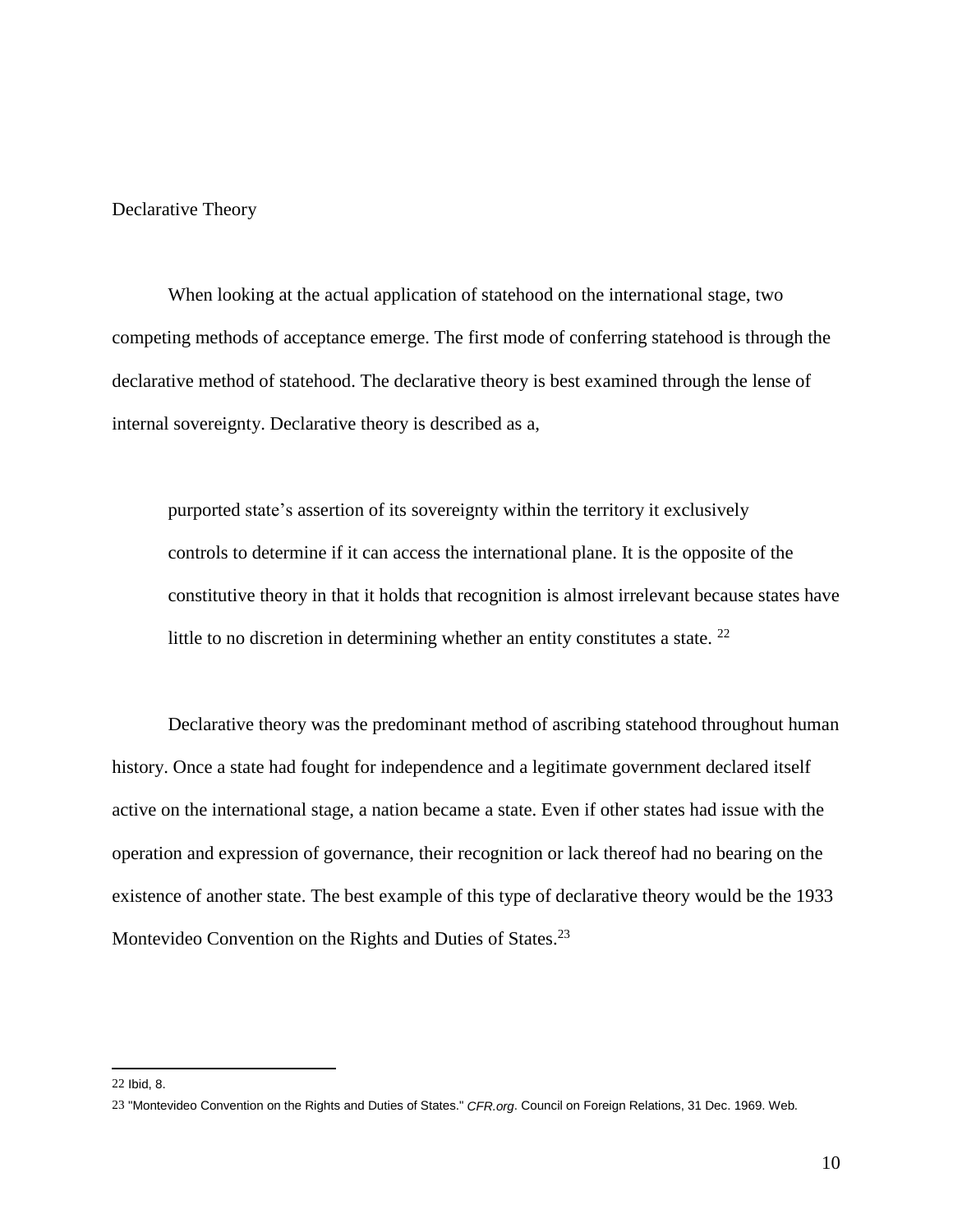The 1933 Montevideo Convention of States was a meeting to determine the qualifications needed for independence and official statehood. The participants of this convention were all American countries. This treaty was also only ratified by American countries and has never been ratified internationally, but it does set the precedent for the declarative theory of the 20th century. There are three distinct articles of the treaty that apply to declarative theory. Article one of the treaty states, "The state as a person of international law should possess the following qualifications: a ) a permanent population; b ) a defined territory; c ) government; and d) capacity to enter into relations with the other states."<sup>24</sup> The opening of the treaty essentially defines a state as having a population, territory, government, and an alliance. Article three dictates that, "The political existence of the state is independent of recognition by the other states."<sup>25</sup> This is perhaps the most important piece to pull from the 1933 Convention. This means that states have the right to fight for their own existence without being recognized by other countries. Article 4 of the Montevideo Convention reads, "States are juridically equal, enjoy the same rights, and have equal capacity in their exercise."<sup>26</sup> This gives further weight to sovereignty being important to the statehood of a country. The Montevideo convention is solely the application of internal sovereignty theory. States are states when they declare themselves as such. Recognition holds no validity when determining the legitimacy of a state. The power of the sovereign is free from outside influence. While the 1933 Montevideo Convention is the best example of declaratory theory, international practice has often tacked in the direction of constitutive theory.

Constitutive Theory

<sup>24</sup> Ibid, 23.

<sup>25</sup> Ibid, 23.

<sup>26</sup> Ibid, 23.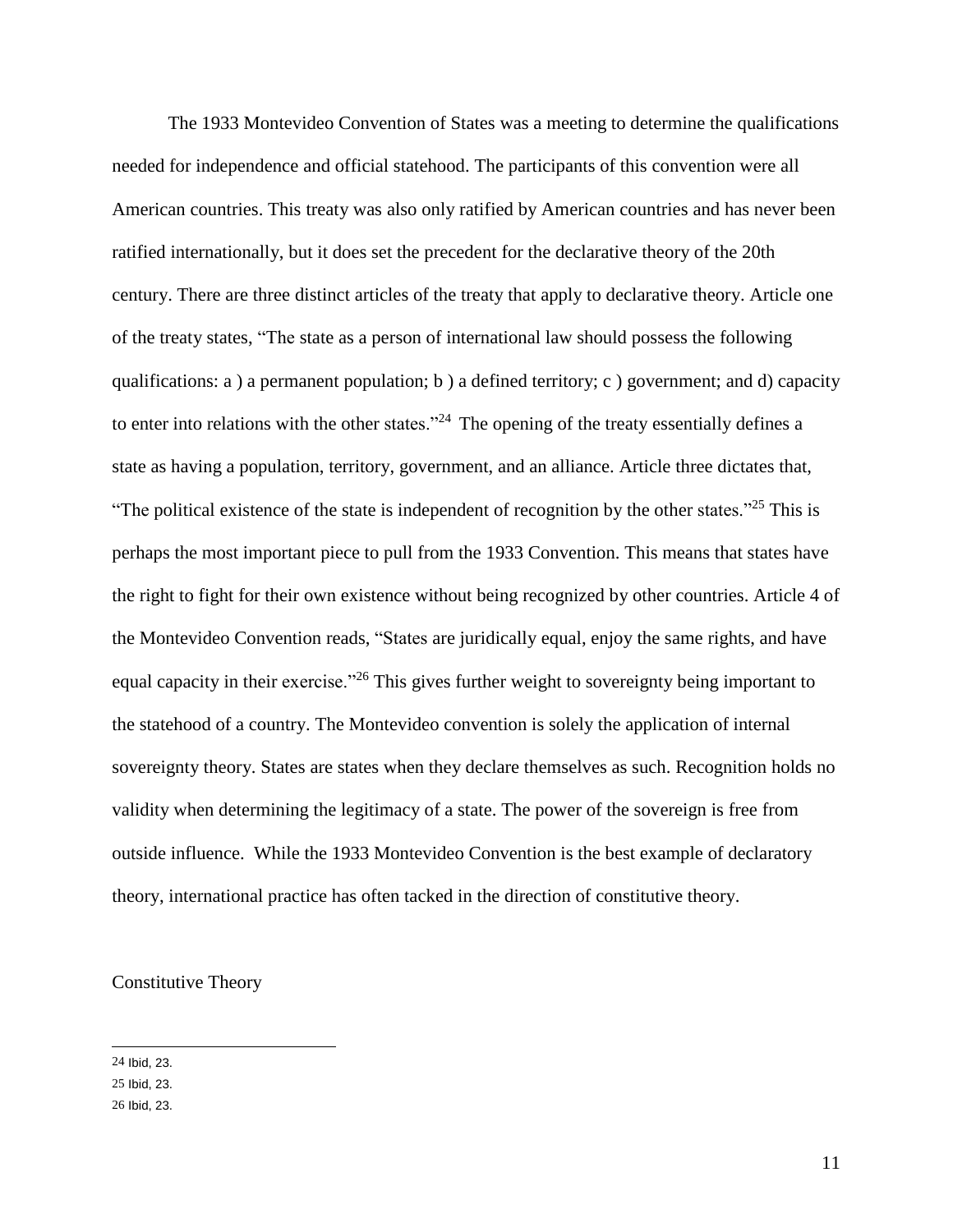While the declarative theory is best operated with an indifference to international recognition, the constitutive theory is based upon gaining recognition from other states. This has largely been the model that the UN has used when applying statehood to new members. Constitutive method of statehood is best stated as, "recognition of an entity as a state is not automatic. A state is only a state when it is recognized as such and other states have a considerable discretion to recognize or not. Moreover, only upon recognition by those other states does the new state exist, at least in a legal sense."<sup>27</sup> Recognition has become the preferred method of international state building. This is the model that the UN has used during its time as the premier body of international relations. As the UN has been the best example of international cooperation in the 21st century, it is important to analyze the path in which a state can become a member of the UN.

In the 21st Century, the highest body of governance is the UN. The UN is a collection of 193 countries which each send representatives to convene on international issues.<sup>28</sup> Membership to the UN is a highly controversial matter. The UN charter states that, "is open to all peaceloving States that accept the obligations contained in the UN Charter and, in the judgment of the Organization, are able to carry out these obligations."<sup>29</sup> While the charter gives a basic outline of what is required for all member states, it doesn't lay out the exact criteria of what that state must adhere to. Furthermore, it doesn't say what criteria it defines a state as. The application process is an important hurdle to gain access to the UN but is highly politicized.

<sup>27</sup> Ibid, 8

<sup>28</sup> "Overview." *United Nations*. http://www.un.org/en/sections/about-un/overview/

<sup>29</sup> "Chapter II." *United Nations*. http://www.un.org/en/sections/un-charter/chapter-ii/index.html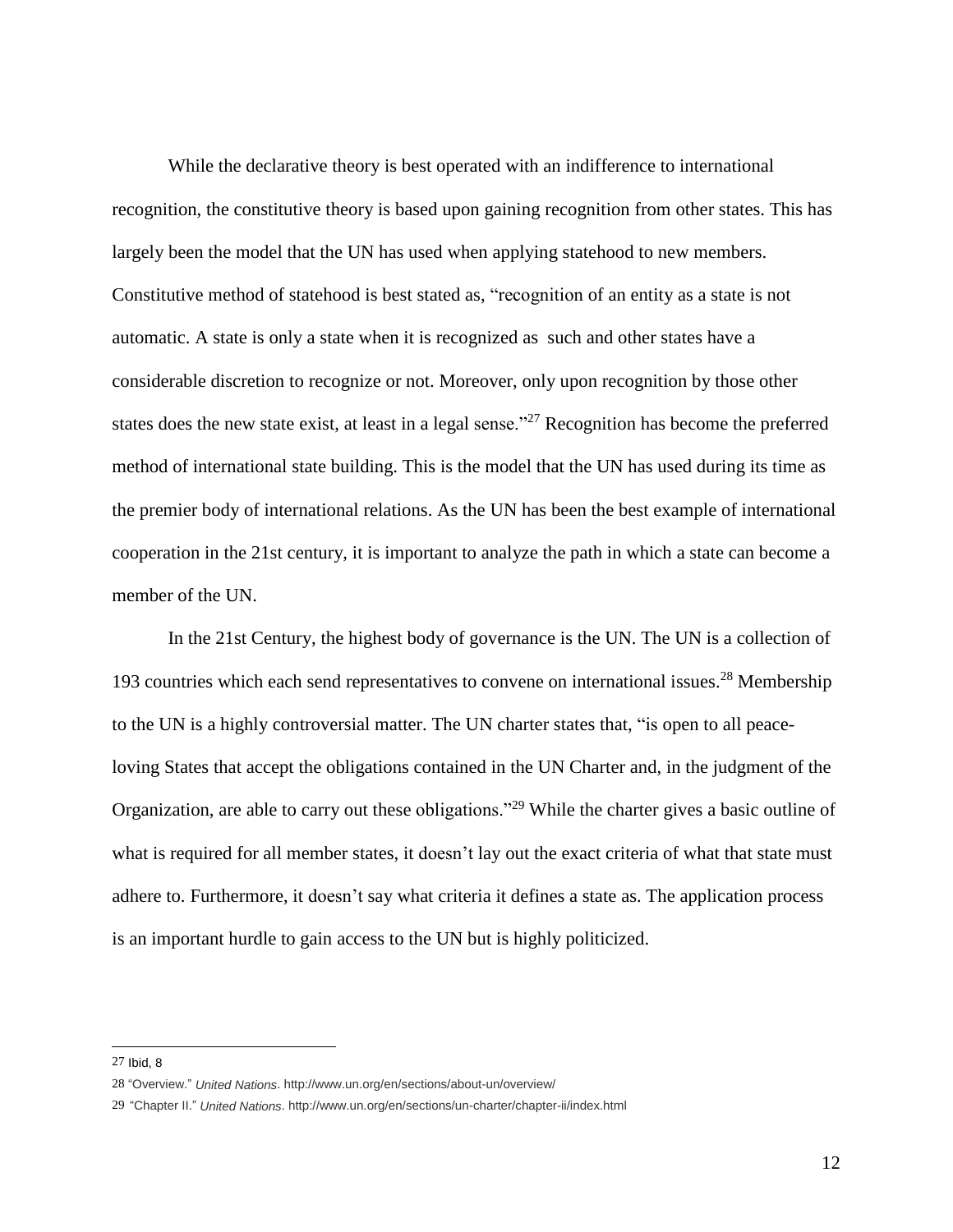Today's procedure to join the UN is slightly more complicated but is still as ambiguous as the declaration in the charter. First, a potential state must lodge a to the Secretary-General of the Security Council. In this application, the potential state must agree to abide by all rules and responsibilities placed on it by the UN. Once the Secretary-general accepts the application, a vote is conducted. All five permanent members (the United States, Russia, China, the United Kingdom, and France) must agree with the inclusion of the nation. From there, a prospective state must secure a total of nine votes from the 15-member Security Council. This is the most difficult hindrance to overcome when becoming a member state of the UN. Lastly, a vote within the UN General Assembly is held. A prospective country needs a two-thirds majority vote to finally be accepted into the ranks of the UN. If the two-thirds standard is met, a nation becomes a UN member that same day.<sup>30</sup> This recognition places you within the most powerful body on the face of the planet.

#### Historical Context

Since the UN is the highest body of applicative statehood, it is important to examine the historical context and power that recognition from the UN confers. Historically, very few sovereign nations have ever been excluded from the  $UN.^{31}$  Therefore it is imperative to examine the cases of some countries that are not members of the UN and examine why this is. Furthermore, since the UN is the highest attainable power position for any state on the international stage, states overwhelmingly crave to be admitted to such a group. With the

<sup>30</sup> "About UN Membership." *United Nations*. http://www.un.org/en/sections/member-states/about-un-membership/index.html 31 Rosenberg, Matt. "3 Countries That Are Not Members of the United Nations." *ThoughtCo*. https://www.thoughtco.com/nonmembers-of-the-united-nations-1435429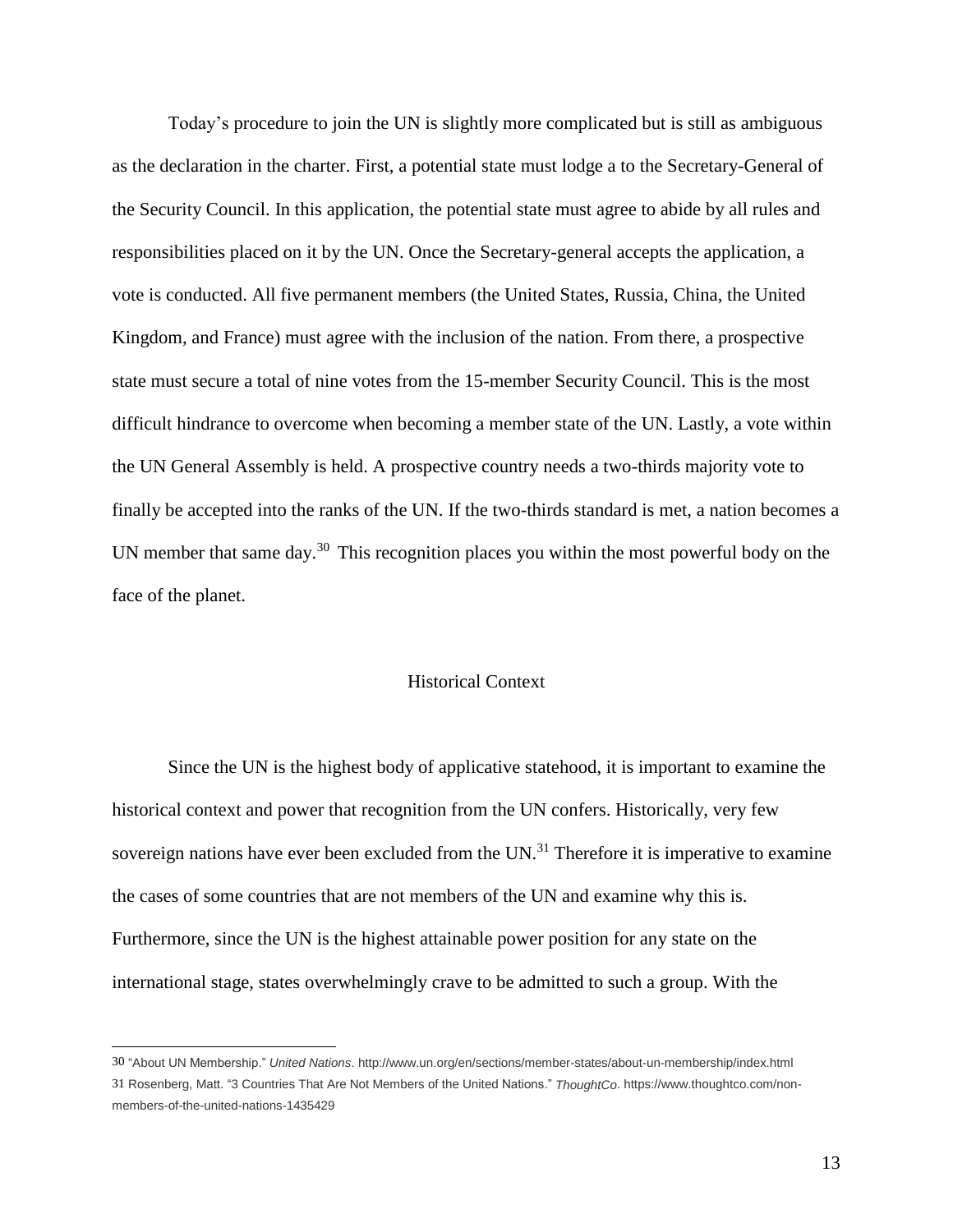application process being ambiguous, as well as controversial, states have to navigate international interests and rivalries to gain admittance. Three examples that highlight the complexities of joining the UN would be the countries of Taiwan, Kosovo, and Palestine. While there are a handful of other examples, these three highlight the failings of the international system the best.

The first country to examine when detailing acceptance into the UN is that of Taiwan. Currently there are two governments which claim the legitimate authority over the country of China. First is the People's Republic of China, led by the communist party in Beijing. This is contrasted against the Republic of China which is governed out of Taipei. Both of these governments have existed since the 1940s and have been in contention over their respective legitimacy to lead China.<sup>32</sup> Since the passage of UN General Assembly (GA) Resolution 2758, the UN has ceased recognition of Taiwan as anything other than a piece of Beijing's territory. The GA Resolution established that, "the representatives of the Government of the People's Republic of China are the only lawful representatives of China to the UN and that the People's Republic of China is one of the five permanent members of the Security Council."<sup>33</sup> This gave the Beijing government all power on the international stage which essentially stripped sovereignty away from Taiwan. Furthermore, the GA Resolution expelled Taiwan from the UN altogether. The GA Resolution 2758 reads, "to expel forthwith the representatives of Chiang Kai-shek from the place which they unlawfully occupy at the UN and in all the organizations related to it."<sup>34</sup> This removed the Republic of China from any and all committees, organizations,

<sup>32</sup> M, J. 2014. "Why China and Taiwan are divided." *The Economist*. http://www.economist.com/blogs/economistexplains/2014/08/economist-explains-16

<sup>33</sup> United Nations. 1971. United Nations General Assembly Resolution 2758. 2 34 Ibid, 33.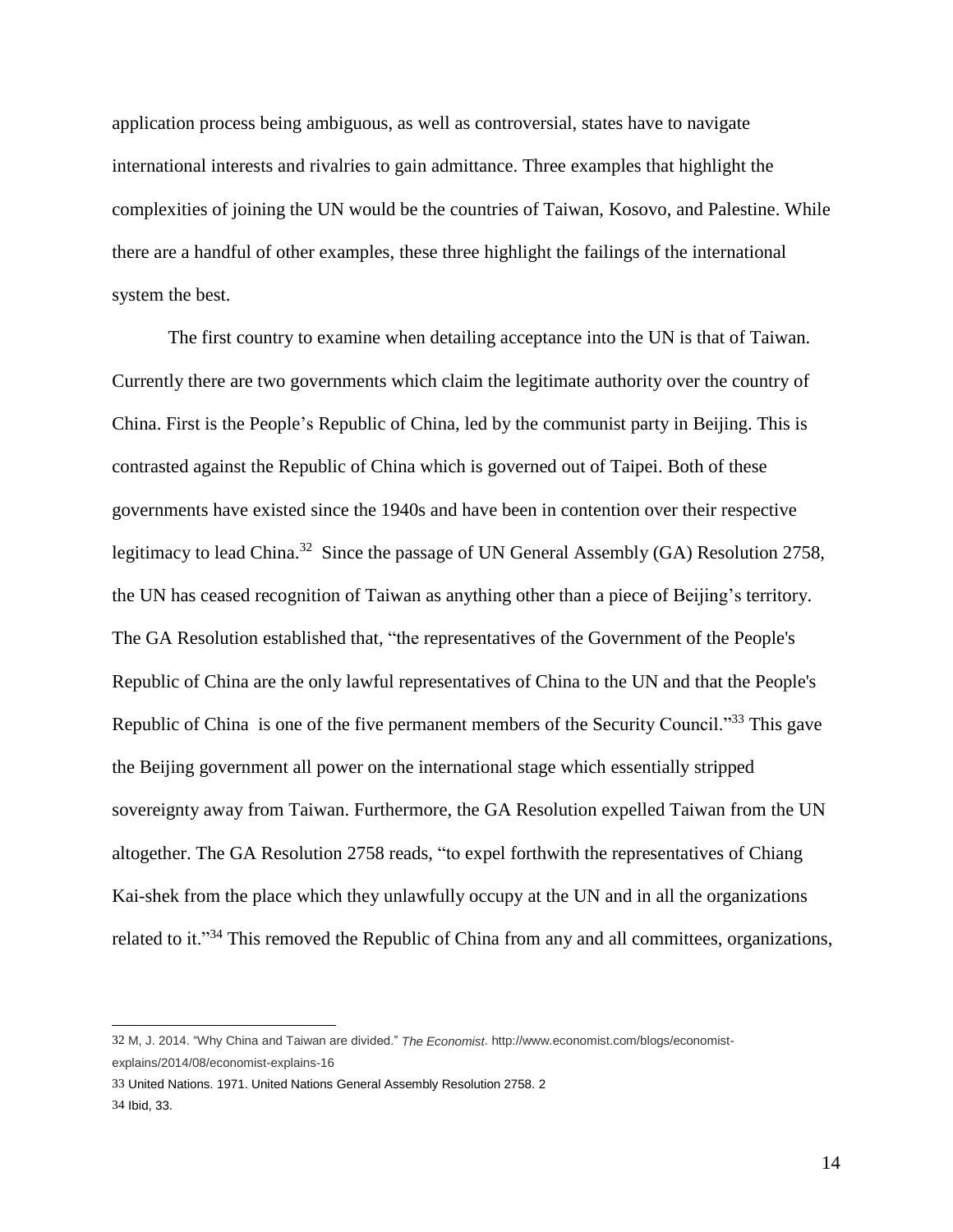and treaties through the UN. While this may have been seen as a death blow for the Republic of China, Taiwan has surprisingly thrived even though they are not members of the UN.

Taiwan has undergone an extensive transformation since the 1971 resolution. Today, it has an established a constitution, an elected president, and a standing military,  $35$  and has even applied to become an independent member again in the UN. Their most recent bid was turned down in 2007.<sup>36</sup> Taiwan has historically been blocked from joining the UN by China. The Chinese government is included on the Security Council of the UN and has veto power which prevents Taiwan from ever becoming a member. Sigrid Winkler of the Brookings Institute writes, "China also claims Taiwan as part of its territory and denies that Taiwan is a sovereign state."<sup>37</sup> Winkler also keenly notes that, "Membership – the highest form of participation – in the UN is inextricably linked with the question of sovereignty. Both China and Taiwan are highly aware of this problem…"<sup>38</sup> Taiwan in 2017 presents a conundrum for the UN as well as International Relations Theory. While Taiwan has both internal sovereignty and a limited scope of external sovereignty, it clearly constitutes a state. Yet, political rivalries plague the international system and prevent representation for millions of people. Taiwan's situation is still ongoing and doesn't seem to be changing anytime soon.

The crisis of disputed territory and political rivalry is no different than with the admission of Palestine to the UN. While not a full-fledged member, Palestine has obtained the same rights

<sup>35</sup> "The World Factbook: TAIWAN." 2017. *Central Intelligence Agency*. https://www.cia.gov/library/publications/the-worldfactbook/geos/tw.html

<sup>36</sup> Winkler, Sigrid. 2016. "Taiwan's UN Dilemma: To Be or Not To Be | Brookings Institution." *Brookings*. https://www.brookings.edu/opinions/taiwans-un-dilemma-to-be-or-not-to-be/

<sup>37</sup> Ibid, 36.

<sup>38</sup> Ibid, 36.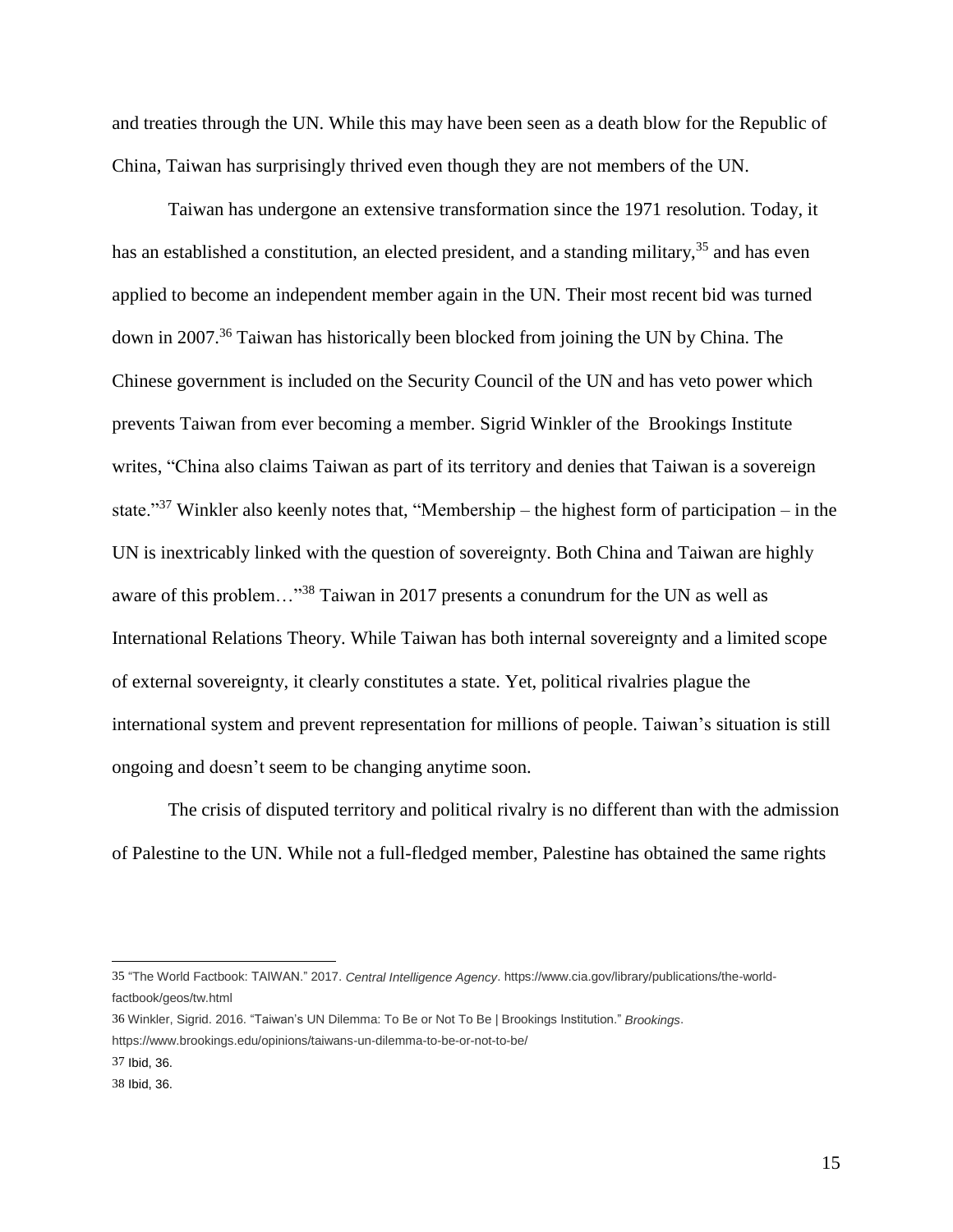and obligations as a "non-member observer state."<sup>39</sup> Palestine comprises the government that has been elected to represent the disputed territories of the West Bank and the Gaza Strip. Caused by disagreement between Israel and the Palestine Liberation Organization (PLO), the sovereignty of Palestine has been a massive international dispute.<sup>40</sup> The West Bank and the Gaza Strip have been contested lands since the end of 1967. When the Six-Day War ended, Israel claimed that the territory it now controlled was its own. Furthermore, Israel refused to engage with the PLO due to the fact that the PLO was established as a terrorist organization, even though they were the democratically-elected representatives for the people of Palestine.<sup>41</sup>

While trying to steer clear of the actual Israeli-Palestinian conflict, a larger discourse took place on the international stage about the right to self-determination by the Palestinians. In 2012, Palestine was granted non-member observer state status within the UN.<sup>42</sup> According to the UN a non-member observer state, "received a standing invitation to participate as observers in the sessions and the work of the General Assembly and maintaining permanent observer missions at Headquarters."<sup>43</sup> Currently the only other non-member observer state is the Holy See.<sup>44</sup> Since Palestine and Israel have both expressed interest in finding a two-state solution, Palestine is considered a separate entity and its own sovereign state.<sup>45</sup> As of September 2015, 136 out of the

<sup>39</sup> "Non-Member States." *United Nations*. http://www.un.org/en/sections/member-states/non-member-states/index.html 40 Katirai, Negar. 2001. "A History of the Israeli/Palestinian Conflict." *PBS*. http://www.pbs.org/pov/promises/photo-gallery-conflicttimeline/

<sup>41</sup> Ibid, 40

<sup>42</sup> "General Assembly Votes Overwhelmingly to Accord Palestine 'Non-Member Observer State' Status in United Nations | Meetings Coverage and Press Releases." *United Nations*. https://www.un.org/press/en/2012/ga11317.doc.htm (April 18, 2017).

<sup>43</sup> "United Nations, main body, main organs, General Assembly." *United Nations*. http://www.un.org/en/ga/about/observers.shtml 44 Ibid, 41.

<sup>45</sup> Ibid, 40.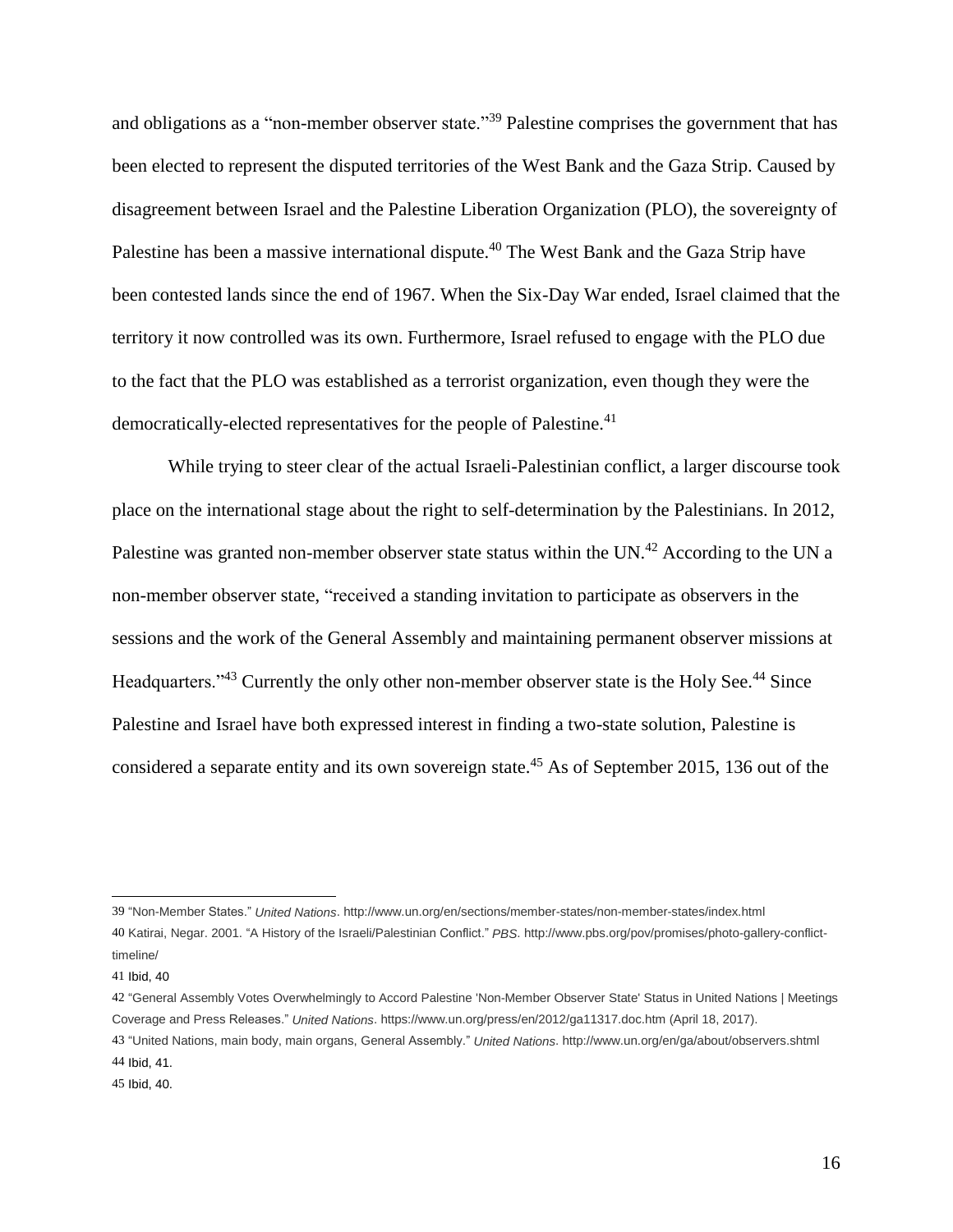193 UN members recognize Palestine as a sovereign country, yet that is still not enough to become a full member.<sup>46</sup>

Lastly, we must examine the contested territory of Kosovo. Kosovo is a disputed territory and a partially recognized state. It is a landlocked mass which is historically claimed by Serbia. Kosovo was originally placed under UN administration in 1999 after the ending of the Kosovo War. Fought as a war of independence from the Republic of Serbia, the Kosovo Liberation Army fought to destroy the influence Serbian police and paramilitary had. An international coalition eventually intervened and bombed portions of Greater Yugoslavia in an attempt to limit further violence. Even though Kosovo was placed under UN control in 1999, it has never been permitted sovereignty or admission into the UN.<sup>47</sup> This is due to the historic claim that Serbia has over Kosovo's land. Even though Kosovo has attempted to become part of the UN, any time they lodge a bid to become a member, their prospective membership is vetoed by Russia. Russia maintains a strong relationship with Serbia and has stated that Kosovo is an illegal government and will view it that way until Serbia changes its position or Kosovo is returned to Serbian possession.<sup>48</sup>

While Kosovo has not gained acceptance into the UN, it is a significantly recognized state. Over 113 countries recognize Kosovo as an independent, sovereign nation.<sup>49</sup> While Kosovo's status as a UN member doesn't seem to be changing, the Serbian government has

47 The Editors of Encyclopædia Britannica. 2011. "Kosovo conflict." *Encyclopædia Britannica*.

<sup>46</sup> Moore, Jack. 2016. "Jimmy Carter to Barack Obama: Recognize the state of Palestine." *Newsweek*.

http://www.newsweek.com/jimmy-carter-barack-obama-recognize-state-palestine-526252

https://www.britannica.com/event/Kosovo-conflict

<sup>48</sup> Makarova, Natalia. 2010. "UN membership door closed for Kosovo – Moscow." *RT International*.

https://www.rt.com/politics/churkin-kosovo-un-resolution/.

<sup>49</sup> "International Recognitions Of The Republic Of Kosovo - Foreign Policy." *Ministry of Foreign Affairs - Republic of Kosovo*. http://www.mfa-ks.net/?page=2%2C224.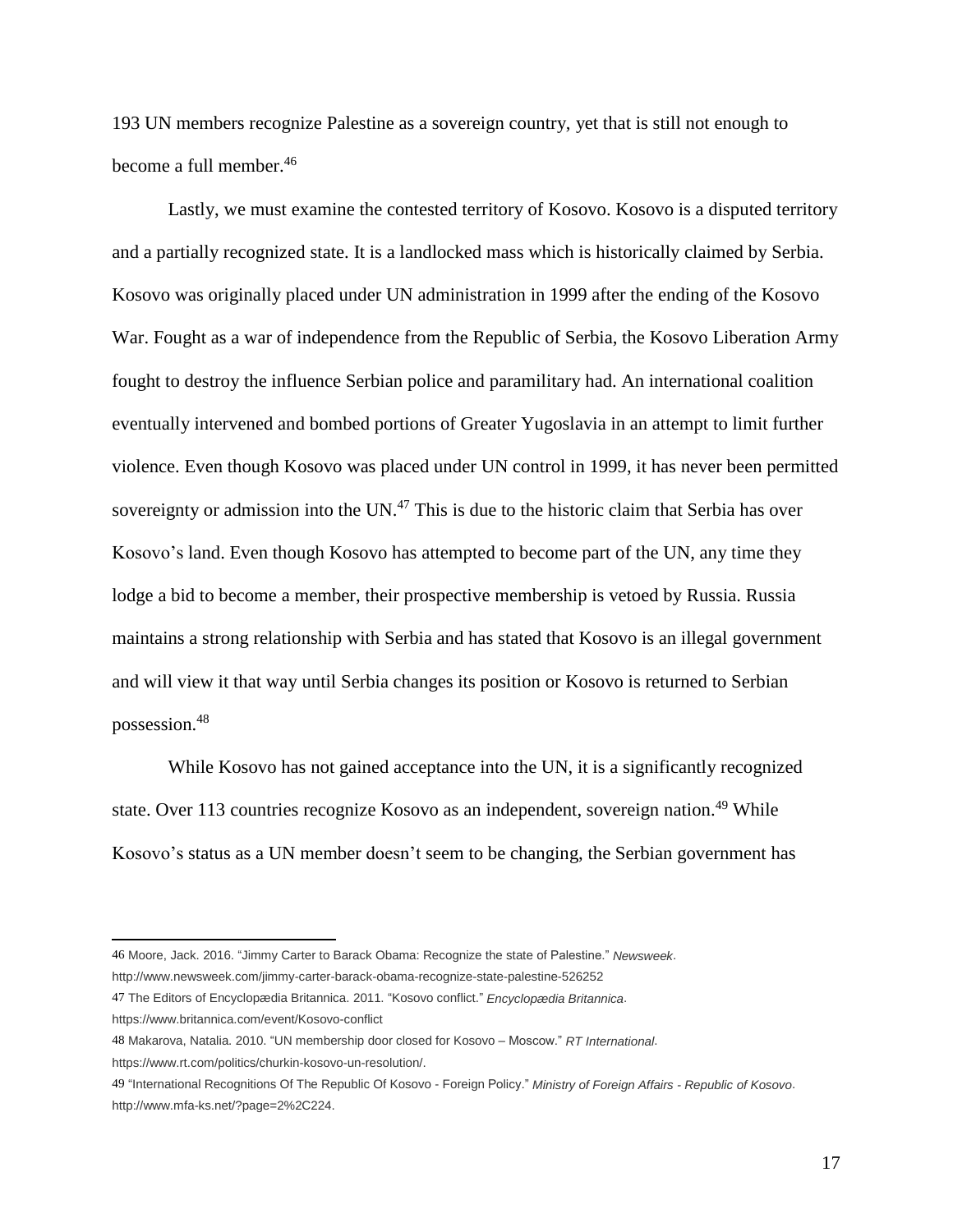agreed to normalize relations with Kosovo. As a result, there is some light at the end of the tunnel in terms of recognized statehood for Kosovo.

While the UN is the highest body of statehood that is achievable in the 21st century, it isn't without problems and complexities. From historical rivalries to old vendettas, these are all played out on the security council. It is important to understand that even though states may join together to try to cooperate on world issues, each state looks out for its own interests. Circumnavigating around these interests is the most difficult aspect of any international accord. Examining the old cases of contention and applying them to new cases can help to demonstrate how broken the idea of sovereignty has become.

#### Isis: A Model for Destruction

Trying to understand the formulation of a new state is much like trying to fit jigsaw pieces together. Many of the determining factors within state formation are heavily reliant on each other. By dissecting each of the four criteria down into bite-sized pieces, a more clear picture is able to be discerned. Beginning with the initial criteria of territory and progressing to relations for ISIS, their attempt at statehood shall be enlightened.

At the height of power in 2014, ISIS encompassed a mass geographical area of approximately 34,000 square miles. <sup>50</sup> This area is roughly the size of the state of Maine in the United States.<sup>51</sup> This area is geo-strategically influential due to its location as well as the resources that it contains. Syria has borders with both Iraq, Jordan, and Turkey. Iraq is currently

<sup>50</sup> "ISIS Fast Facts." 2017. *CNN*. http://www.cnn.com/2014/08/08/world/isis-fast-facts/

<sup>51</sup> "34,000 Square Miles." *The Measure of Things* .

http://www.bluebulbprojects.com/MeasureOfThings/results.php?comp=area&unit=mi2&amt=34000&sort=pr&p=1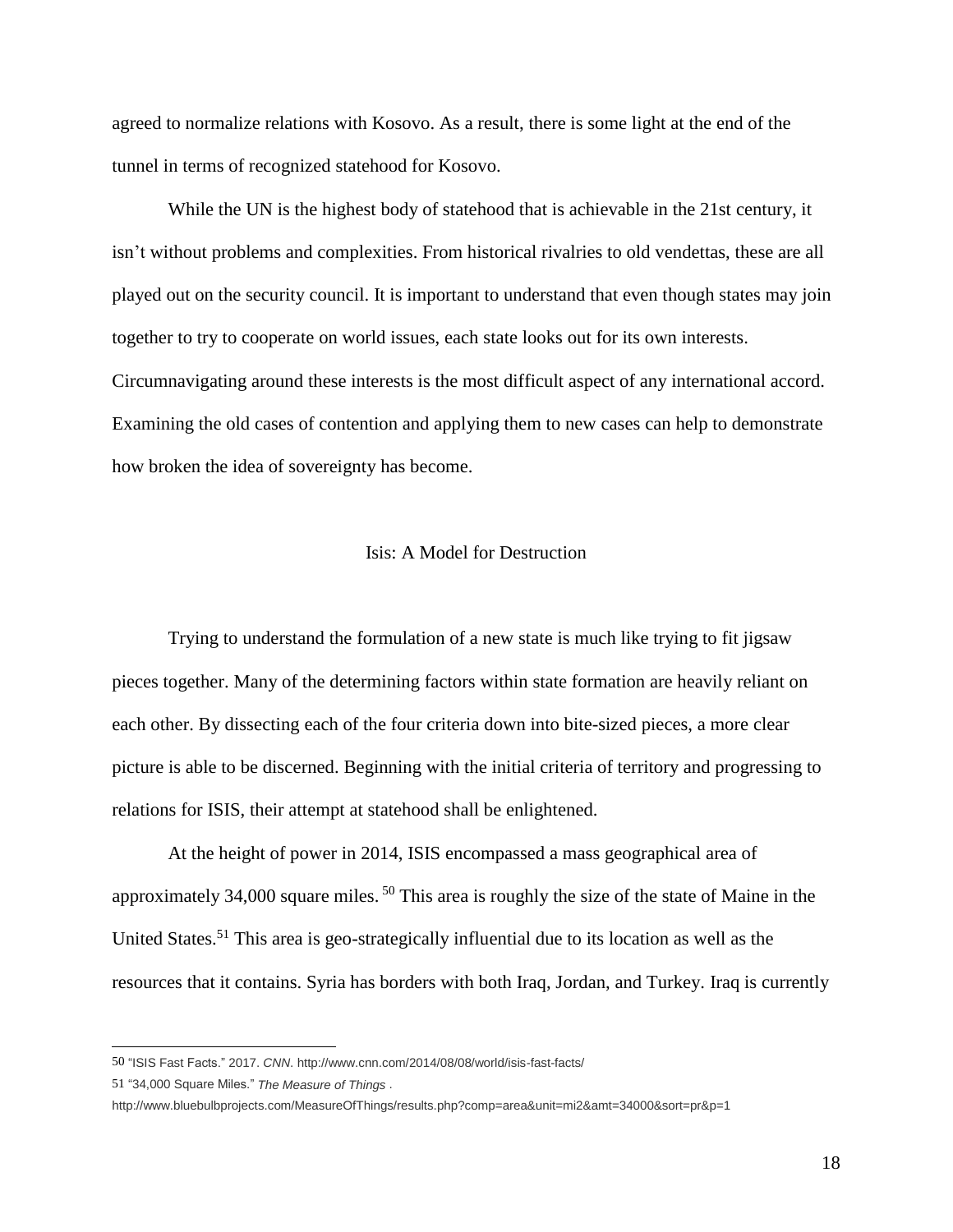undergoing its own crisis, but Jordan and Turkey are two of the largest geopolitical allies that the United States has in the Middle East. With the destabilization of a major regional player in Syria, the entire region has become compromised. Having direct access to United States allies presents many issues with the virtually free movement that ISIS had in early 2014. Furthermore, while many people know that the entire Middle East is a booming hub of crude oil production, many fail to realize how vital Syria's wheat production is to the Middle East. An International Dryland Development Commission report from 2008 listed the net exportation of wheat as generating \$350 million dollars annually for the Al-Assad regime. This number is inflated compared to most other Middle East countries which are wheat importers.<sup>52</sup> In 2014 ISIS controlled the vast majority of wheat fields in Syria and over 40 percent of wheat fields in Iraq.<sup>53</sup> The combination of extensive necessary resources coupled with its geo-strategic location demonstrated that territory is very necessary to the long-term success of a group such as ISIS. While still embroiled in a civil war in Syria and a war of conquest in Iraq, ISIS does have a demonstrable territory that it can reference when discussing the notion of statehood in the same breath as the caliphate. Yet, the most dangerous consequence that territory could provide ISIS is compliance with local populations.

With massive control of such a vital commodity, ISIS could exert its control over new territory incredibly easily. By providing bread at little or no cost to members of society, ISIS created a sustainable method of insuring that their rule went unchallenged in the areas it

<sup>52</sup> El-Beltagy, A. S., and Mohan C. Saxena. 2010. *Sustainable development in drylands: meeting the challenge of global climate* change: proceedings of the Ninth International Conference on the Development of Drylands: 7-10 November 2008, Alexandria, *Egypt*. S.l.: International Dryland Development Commission.

<sup>53</sup> Ciezadlo, Annia. 2015. "The most unconventional weapon in Syria: Wheat." *The Washington Post*.

https://www.washingtonpost.com/opinions/the-most-unconventional-weapon-in-syria-wheat/2015/12/18/781a0ae0-9cf4-11e5-bce4- 708fe33e3288\_story.html?utm\_term=.9d986f80dde7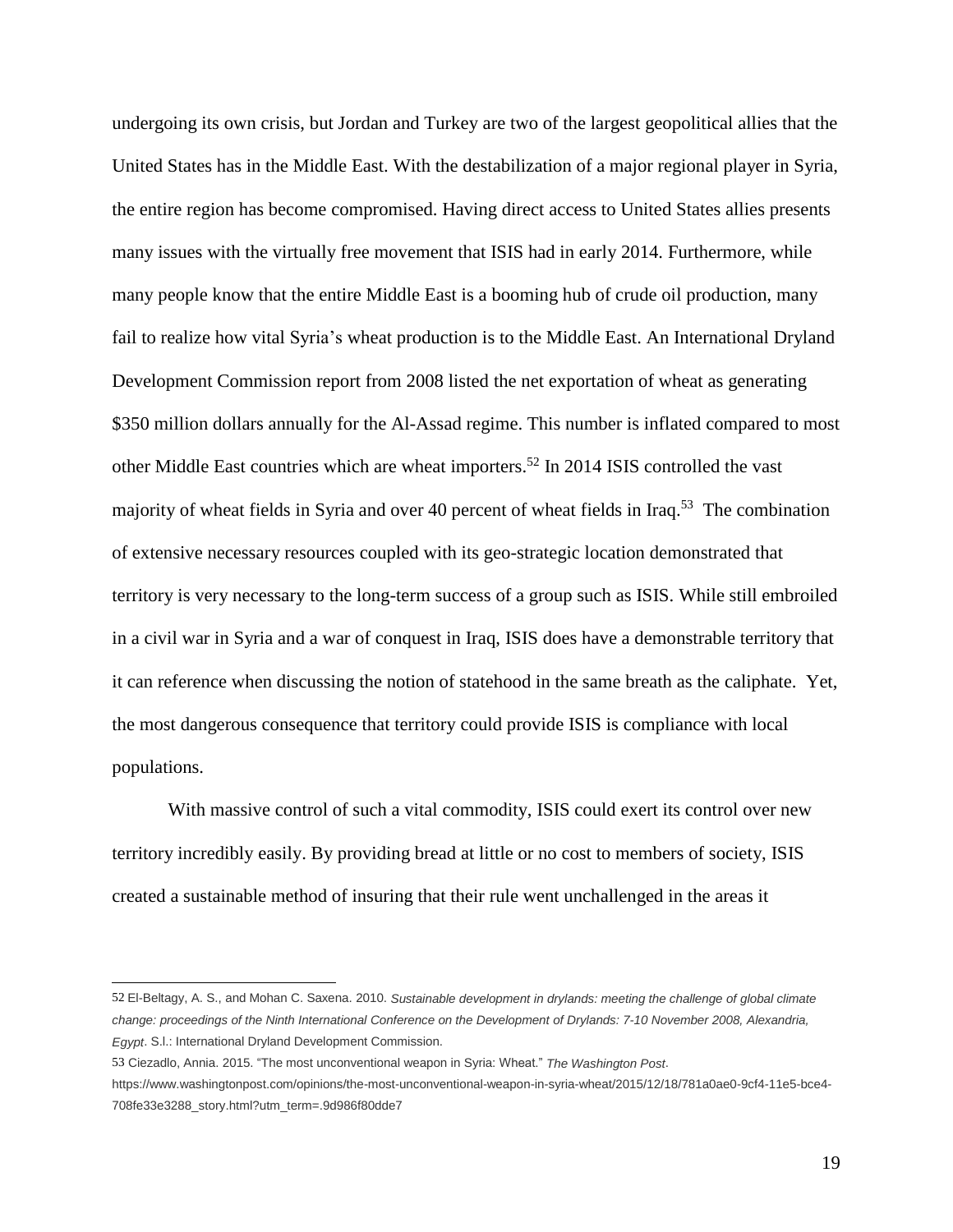captured. This policy of subsidized bread also helped to provide ISIS with a sense of security: they could move more fighters to the frontline as they would not have to worry about holding the territory that they had just captured. Providing people with a necessity forced compliance. This policy of subsidized bread helped to expand the ISIS caliphate population. At the height of its territorial expansion in 2014, ISIS claimed to have over 10 million people under its control.<sup>54</sup> 10 million people is roughly the population of Portugal, an established country with a proud history in Europe.<sup>55</sup> While this would rank ISIS toward the bottom of the list in population size, it is clearly large enough to be considered a state. There are over 100 countries that have smaller populations than what would be considered with ISIS's caliphate. With a clear territory and a defined population, next on the ticket is an established government.

ISIS is somewhat of an enigma even to most Islamic Scholars. ISIS claims to be a salafist-jihadi organization that is set to destroy the international state system and reclaim the caliphate. Yet, ISIS's vision for a caliphate seems to be a torrid reality of bureaucracy and taxation. While ISIS is strictly controlled on the whims of one man, Abu Bakr al-Baghdadi, al-Baghdadi has appointed governorates to rule over territories for him. Not only does al-Baghdadi have governors, he also employs advisors, ministers, and directors. Each of these roles comprises another aspect of attempted emulation of civil society. Some of these roles include running prisons, publishing propaganda, and maintaining finances.<sup>56</sup> While ISIS appears to be an abomination of governance, in reality, it is a highly efficient bureaucratic system. Taxation revenues rival that of oil production. ISIS has even gone so far as to issue passports to citizens

<sup>54</sup> "Islamic State and the crisis in Iraq and Syria in maps." 2016. *BBC News*. http://www.bbc.com/news/world-middle-east-27838034 55 "Portugal Population (LIVE)." *Portugal Population (2017) - Worldometers*. http://www.worldometers.info/worldpopulation/portugal-population/

<sup>56</sup> Lister, Charles. 2016. "Profiling the Islamic State | Brookings Institution." *Brookings*. https://www.brookings.edu/research/profiling-the-islamic-state/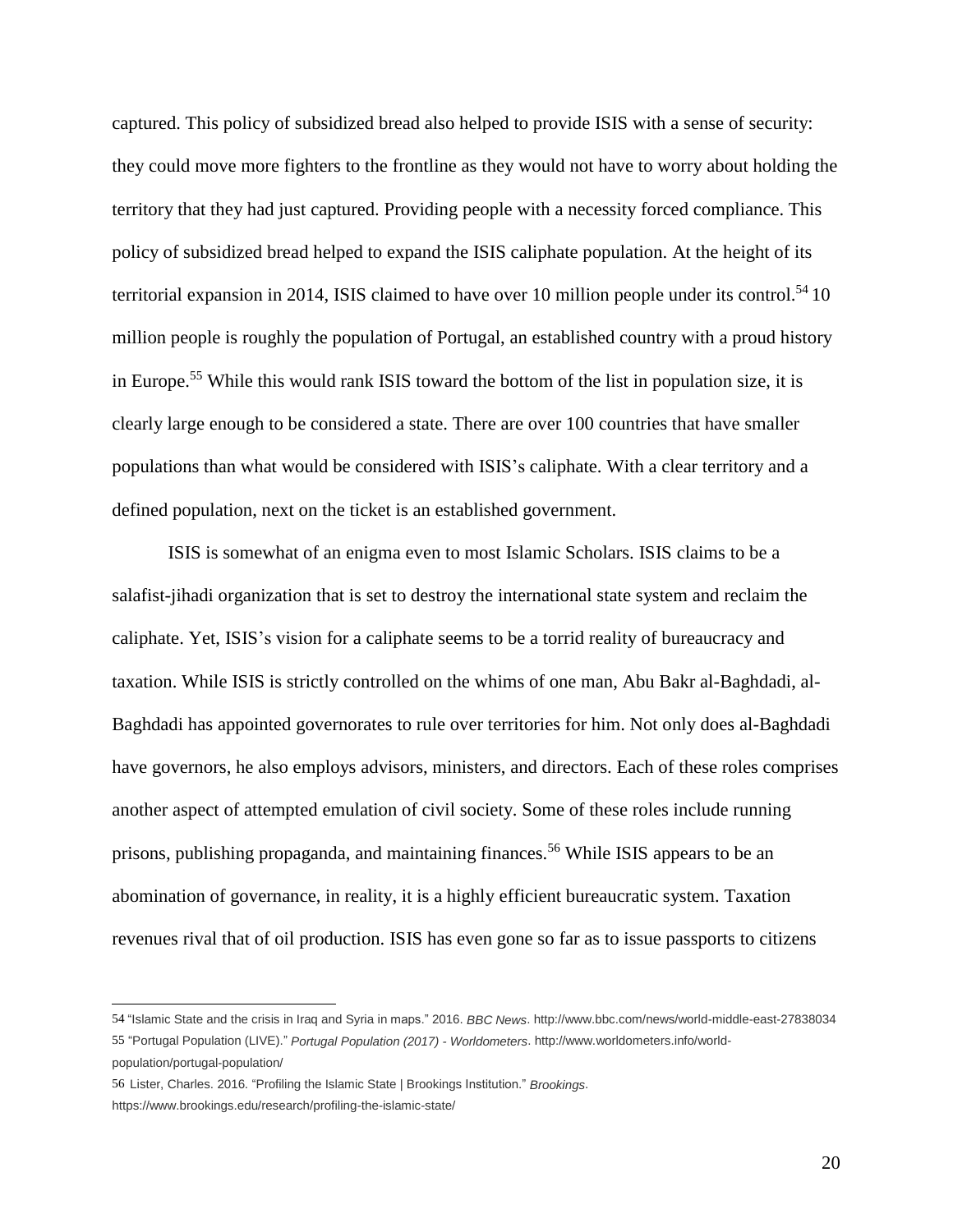within its control. All of these signs point to the establishment of a strong central government which simulates some of the characteristics of modern democratic governance.

While ISIS has set up a system of governance within the area it controls, the final piece of statehood continues to elude ISIS. The Montevideo convention clearly outlines that a state must have the capacity to enter relations with other nation-states. ISIS has set itself on a difficult path in terms of international relations. Core to the fundamental beliefs of ISIS are the notions that the world can only be peaceful once the non-believers are subjugated or eradicated.<sup>57</sup> This ideology has led ISIS to become an irrational actor on the international stage. Lurching from one extreme violation of human rights to the next, ISIS burned all international bridges aside from those groups who have pledged allegiance to ISIS. They have also definitively separated from Al-Qaeda over ideological differences.<sup>58</sup> This will be entirely detrimental to the long-term longevity of ISIS as a state.

This longevity has been put into further questioning as ISIS has not only denounced the international system but also provoked some of the world's largest superpowers. To date ISIS has killed over 1,200 people in countries outside of Syria and Iraq. This includes attacks in Brussels and Russia, as well as multiple attacks in both Paris and Istanbul.<sup>59</sup> Furthermore, there have been two terror attacks in the United States in which the perpetrators have declared allegiance to al-Baghdadi and ISIS.<sup>60</sup> Even more sickening is the fact that ISIS turned to killing journalists James Foley and Steven Sotloff, among others, and aid workers such as Haruna

<sup>57</sup> Ibid, 1.

<sup>58</sup> Baker, Aryn. 2014. "Al-Qaeda disowns Syria franchise ISIS." *Time*. http://time.com/3469/why-al-qaeda-kicked-out-its-deadlysyria-franchise/.

<sup>59</sup> Yourish, Karen, Tom Giratikanon, and Jasmine Lee. 2016. "How Many People Have Been Killed in ISIS Attacks Around the World." *The New York Times*. https://www.nytimes.com/interactive/2016/03/25/world/map-isis-attacks-around-the-world.html?\_r=0. 60 Ibid, 59.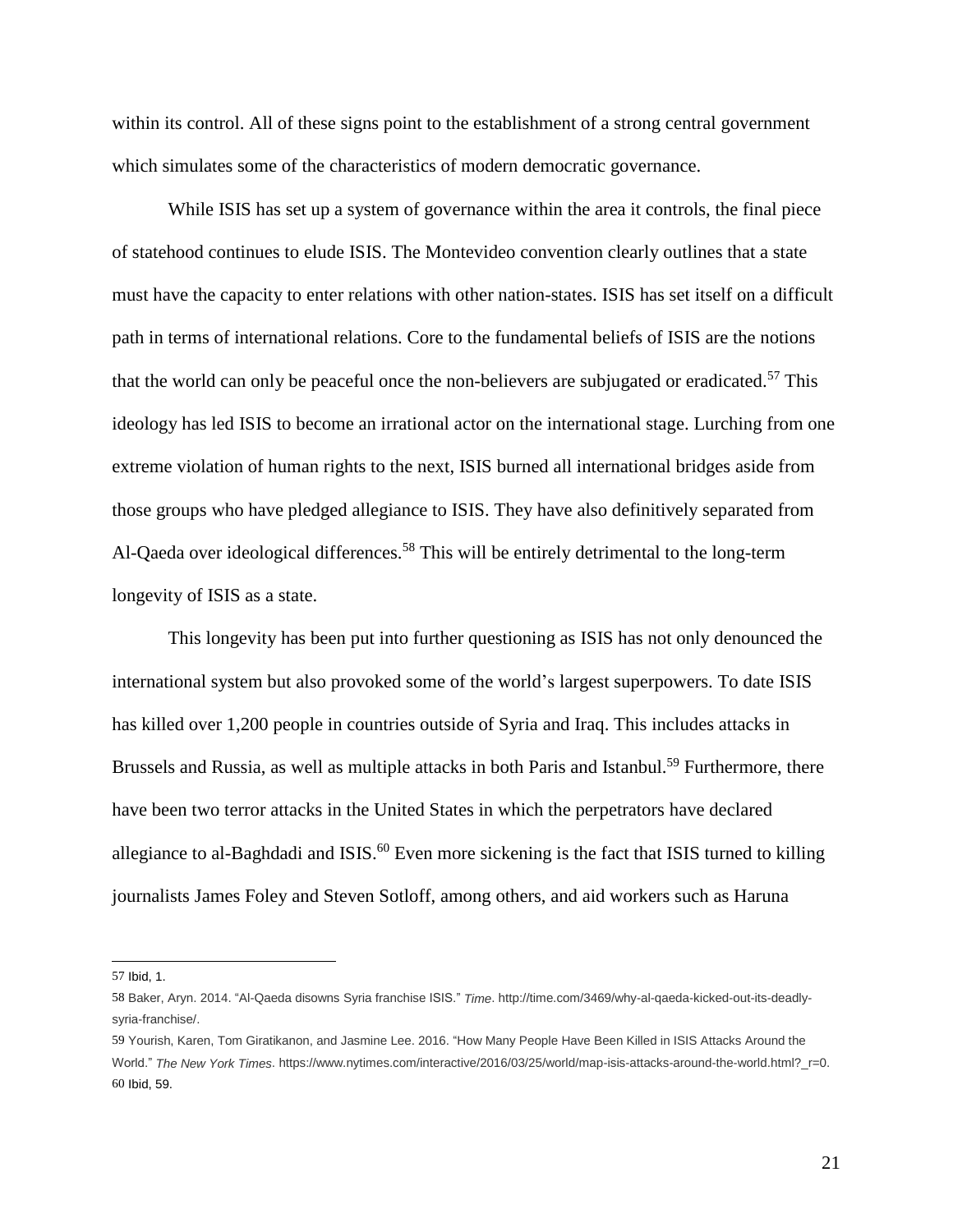Yukawa and Kenji Goto.<sup>61</sup> This propaganda was used to attract foreign nationals to join the ranks of ISIS fighters. Public execution videos depicting decapitation have had the opposite effect intended and galvanized the world against ISIS. Not only have these killings prompted the world to respond, this fight has actually forged new alliances strictly against ISIS. Despite being former enemies, Russia and the United States have seemed to come to common ground over the threat of ISIS. With Russian airstrikes in Syria and United States airstrikes in Iraq, as well as a massive coalition force of primarily Muslim nations, all are rapidly moving to dismantle anything related to  $ISIS.<sup>62</sup>$ 

Since the conception of a resurrected Islamic caliphate was officially announced in 2014, ISIS has been on the decline. While ISIS meets three of the four requirements for statehood, they are crucially missing the capacity for relations. ISIS' refusal to participate in the current state system has led to an open season on its fighters. Even in the face of destruction, ISIS fighters would rather fight to the death than conform to what is necessary to gain survival from international foes. This sentiment doesn't seem to be changing even though the nature of ISIS has radically shifted in the past few months. With the eventual fall of Mosul, ISIS will finally be on its last legs, with very little strength to carry on.<sup>63</sup>

#### Conclusion

<sup>61</sup> Khomami, Nadia. 2015. "Mohammed Emwazi: who were his victims?" *The Guardian*. https://www.theguardian.com/uknews/2015/nov/13/mohammed-emwazi-who-were-his-victims.

<sup>62</sup> Payne, Ed. 2015. "34 Islamic nations form coalition to fight terrorism." *CNN*. http://www.cnn.com/2015/12/14/middleeast/islamiccoalition-isis-saudi-arabia/.

<sup>63</sup> Al-Jawoshy, Omar, and Sewell Chan. 2017. "Iraqi Forces Enter Western Mosul, in Fierce Battle Against ISIS." *The New York Times*. https://www.nytimes.com/2017/03/07/world/middleeast/mosul-iraq-isis.html.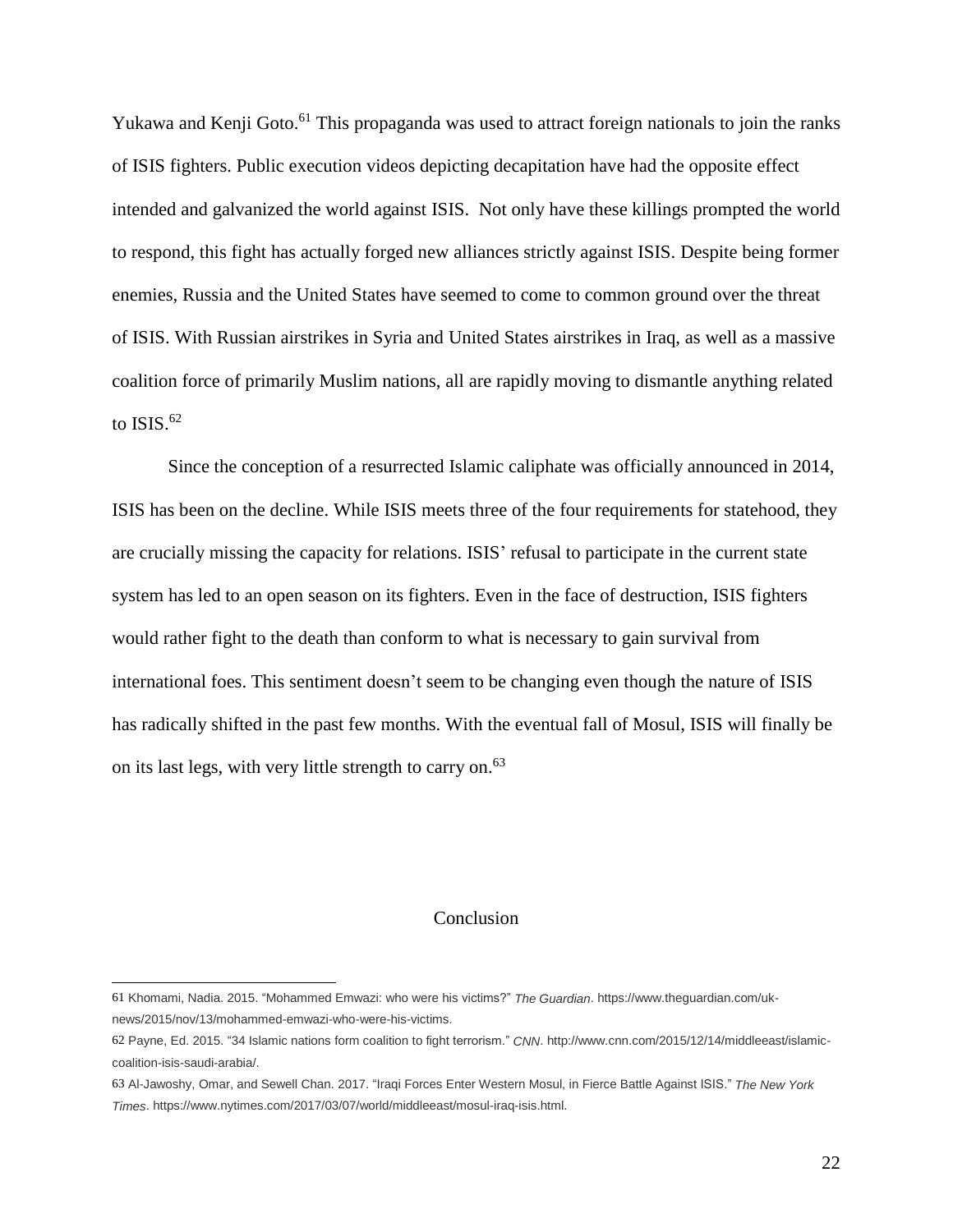There are some stark conclusions that can be drawn when examining ISIS as an attempt at state building. While most people want to focus only on how violent and apocalyptical they are, many pass over the lessons that ISIS can teach us about new state formation.

- ISIS failed at establishing true sovereignty.
- ISIS failed to understand the value of recognition.
- The international system has clearly moved to a declarative system of governance.
- Hobbes' absolute sovereignty is dead.
- Future research should examine new regional cases such as Rojava and Iraqi Kurdistan.

Sovereignty is about as vital an aspect of state formation as there is. By missing the boat and failing to gain legitimate sovereignty, ISIS undermined their own ability to govern. ISIS clearly demonstrated that building a state based on coercion and force is not tenable. It has been shown throughout history that building a government based off of institutional coercion is doomed to failure. The long term effectiveness of a coercion based governmental system is almost negligible. Throughout time, people always maintain similar grievances against oppressive regimes. Coercion is not a substitute for legitimate authority that a population consents to. This lack of legitimacy signifies that ISIS had very little to no internal sovereignty. This can be further demonstrated by ISIS' need to recruit foreigners to fight for their cause. The only way to ensure the extended survival of any government is to gain support on the ground. Fear can only operate so far when it comes to controlling people's lives. Furthermore, ISIS' extreme ideology which led them to imprison, attack, and decimate any non-Sunni ethnic and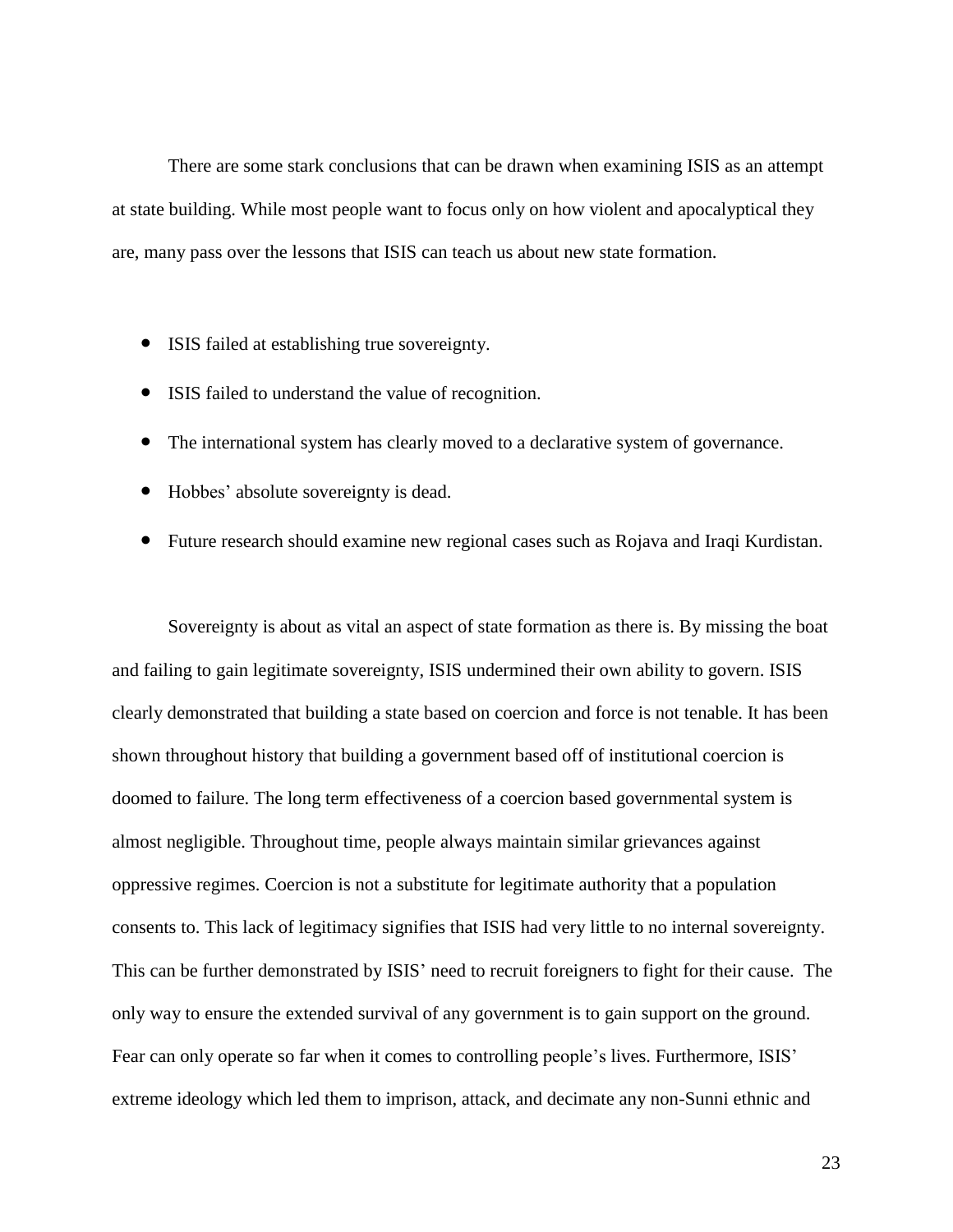religious groups led to further isolation of their ideology. Ethnically or religiously homogenizing a state through the use of genocide will certainly make a pariah out of any ideology which adopts it. This was echoed by a United Nation's panel which declared that ISIS had committed war crimes and its leaders were being sought by the International Court of Justice.<sup>64</sup> Without gaining at least a shred of legitimacy on the ground with its own base, ISIS rushed too quickly to establish their own state.

ISIS also failed to recognize the impact that the theory of statehood would have on their formation, but even more damaging is the fact that they also failed to examine international policy shifts toward a recognition based system. With the moderate successes of the UN, the international state system has begun to grow more and more powerful. At this point, the UN is comprised of 193 countries as well as two non-member observer states. This is the overwhelming majority of the global population.<sup>65</sup> By going against the international population, ISIS demonstrated a lack of adherence to international norms. Violating these international norms and standards leads to countries withholding their recognition. By not recognizing a state, the state has a much more difficult gaining legitimacy. Recognition is not only a tool that helps ensure survival, but also helps to establish real-world legitimacy with your constituency. An example of this survival mechanism is with the state of Palestine. Palestine would have been swallowed up by Israel long ago if not for international pressure toward a two-state solution. Many international states have agreed that the Palestinian people should have the right to govern

<sup>64</sup> Cumming-Bruce, Nick. 2016. "ISIS Committed Genocide Against Yazidis in Syria and Iraq, U.N. Panel Says." *The New York Times*. https://www.nytimes.com/2016/06/17/world/middleeast/isis-genocide-yazidi-un.html.

<sup>65</sup> "Total Population - Both Sexes". *World Population Prospects, the 2015 Revision*. 2015. United Nations Department of Economic and Social Affairs, Population Division, Population Estimates and Projections Section.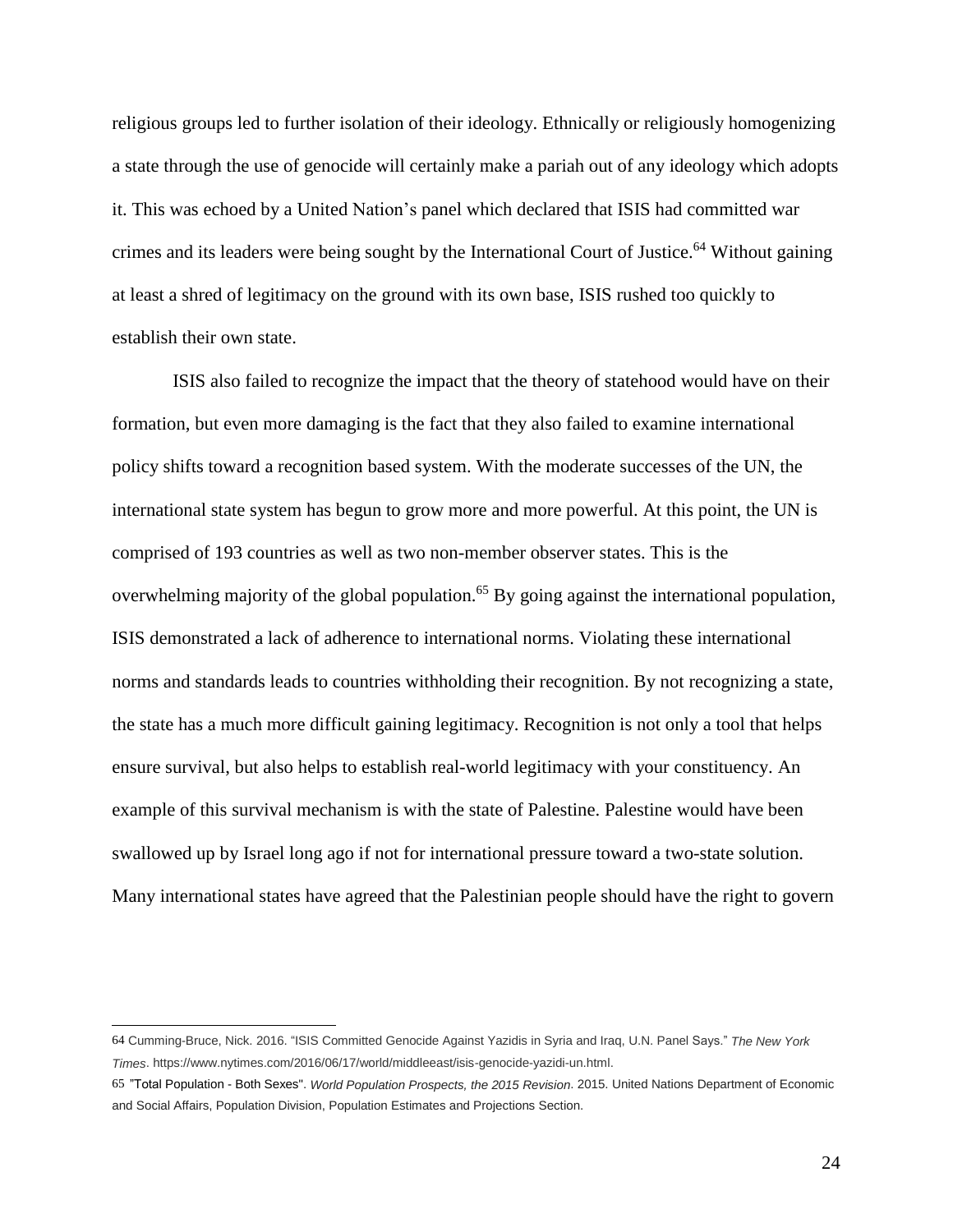themselves. While Palestine isn't a UN member and offer little in the way militarily, they are still protected and have their international political rights. The same cannot be said for ISIS.

The UN, while not perfect, has certainly made progress toward international cooperation and civility. The only way that this can be achieved is by holding individual nations to higher standards than the anarchic system that would befall us without the UN. Therefore, the UN has no choice but to pick and choose the members that join its ranks. The declarative method is the only means by which that is possible. In a constitutive system, any state that gained the four criteria could be considered a state. This could give rise to damaging styles of government and shady dealings on the international stage. From tyrants and despots to fascists, all governments are considered legitimate based upon the criteria. This isn't the case anymore. Entities like ISIS may qualify with the four criteria but the people around them reject their ideology. ISIS hasn't been given an international platform to negotiate or compromise with. The declarative method wields the power to remove harmful forms of governance from the world, especially when it is backed by 193 countries.

Not only did ISIS fail to establish any real form of sovereignty, the style they tried to establish was doomed to fail. This form of absolute sovereignty should be considered Hobbesian Sovereignty. In addition to the ruler of a state having all of the power, this power must be free and absolute from outside influence. ISIS utilized a form of governance which dictated that they had the power to do as they pleased, as long as it fell somewhere along the lines of Quranic scripture. ISIS believes that they have a divine right to do and take as they please.<sup>66</sup> This form of absolute sovereignty and actions with impunity doesn't exist any more. Where kings and queens had all the power and no fear of consequences, the time and place where they exercised their

<sup>66</sup> Ibid, 1.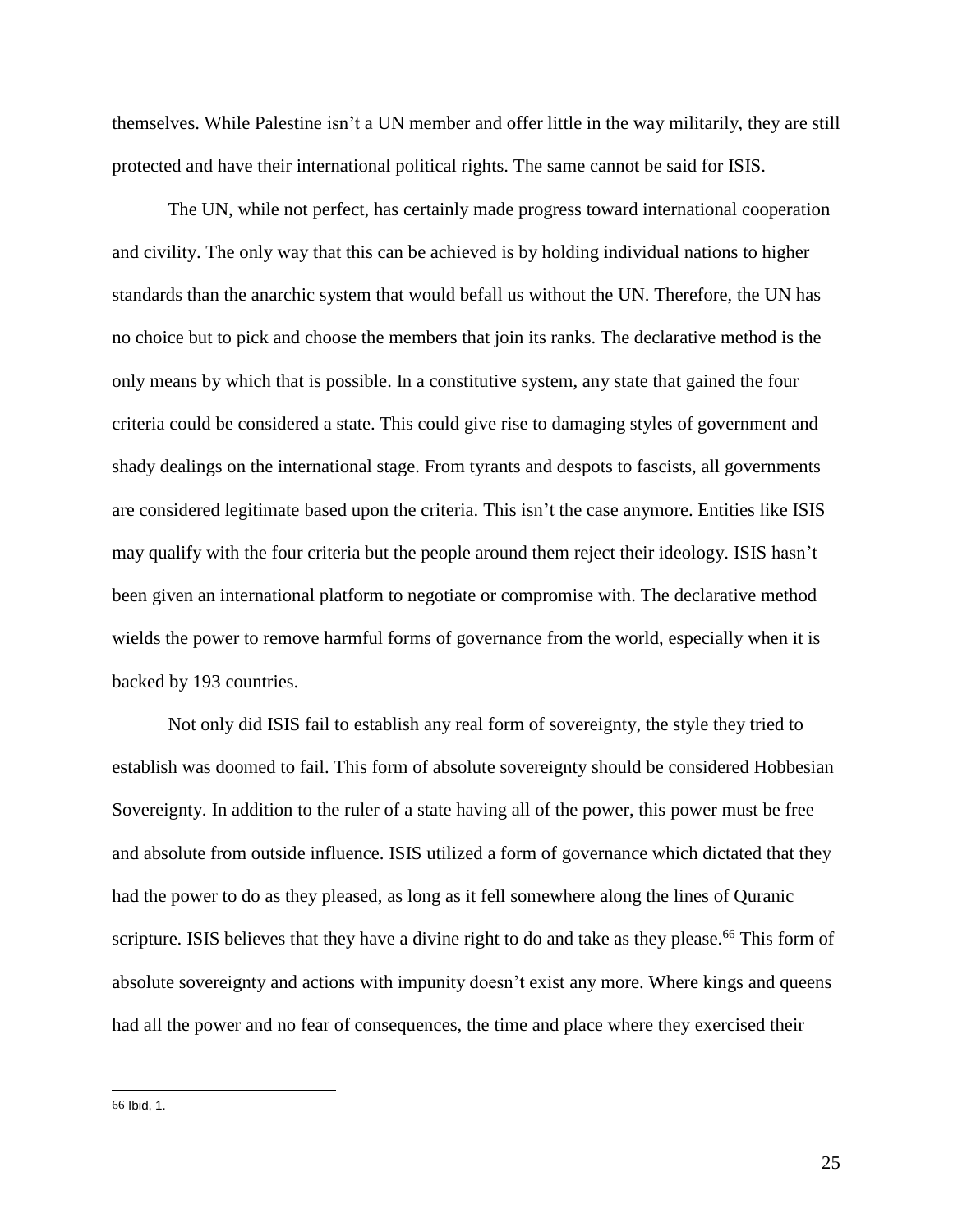power is no longer. The international state system has set up courts of justice in an attempt to hold people accountable for their actions. The interconnected global state system that we all now live in tries to prevent genocide and massacre above the local scale. By not recognizing that this form of absolute sovereignty and freedom of action is on the decline, ISIS set itself up to become an international pariah.

The death of Hobbesian sovereignty comes from this new precedent. If a fledgling nation adopts a law or act that is contradictory to the established state system, it can now be attacked. This destroys the ability for a sovereign to make laws as he sees fit. While this might not be seen as a dangerous idea, to prevent the widespread enactment of terrible policies, ethical questions must be addressed: who gets to decide what is or isn't a violation of international norms? The UN states that it accepts peace-loving nations, yet many of its members still utilize capital punishment and are bombing foreign countries. Furthermore, while the UN has only sanctioned ISIS, at least four of the security council members are directly involved with strike missions within Syria. The UN might not be actively engaged in fighting ISIS, but all of its important members are. This club of nations wields immense power and especially in today's globalized world, can dictate the policy of another nation. This shouldn't serve to be viewed as a critique so much of the UN but more as a launching point for the many questions that still need to be addressed when facing newly independent nations.

Further research is needed to determine what is or isn't a legitimate state in its early days. There is the potential for new governments to just say what the international community wants to hear, in order to gain early legitimacy before establishing totalitarian elements of governance. Furthermore, the UN system of acceptance for new states should be revised. The international state system is sloppy and ambiguous at best. By detailing how a state is obligated to conduct

26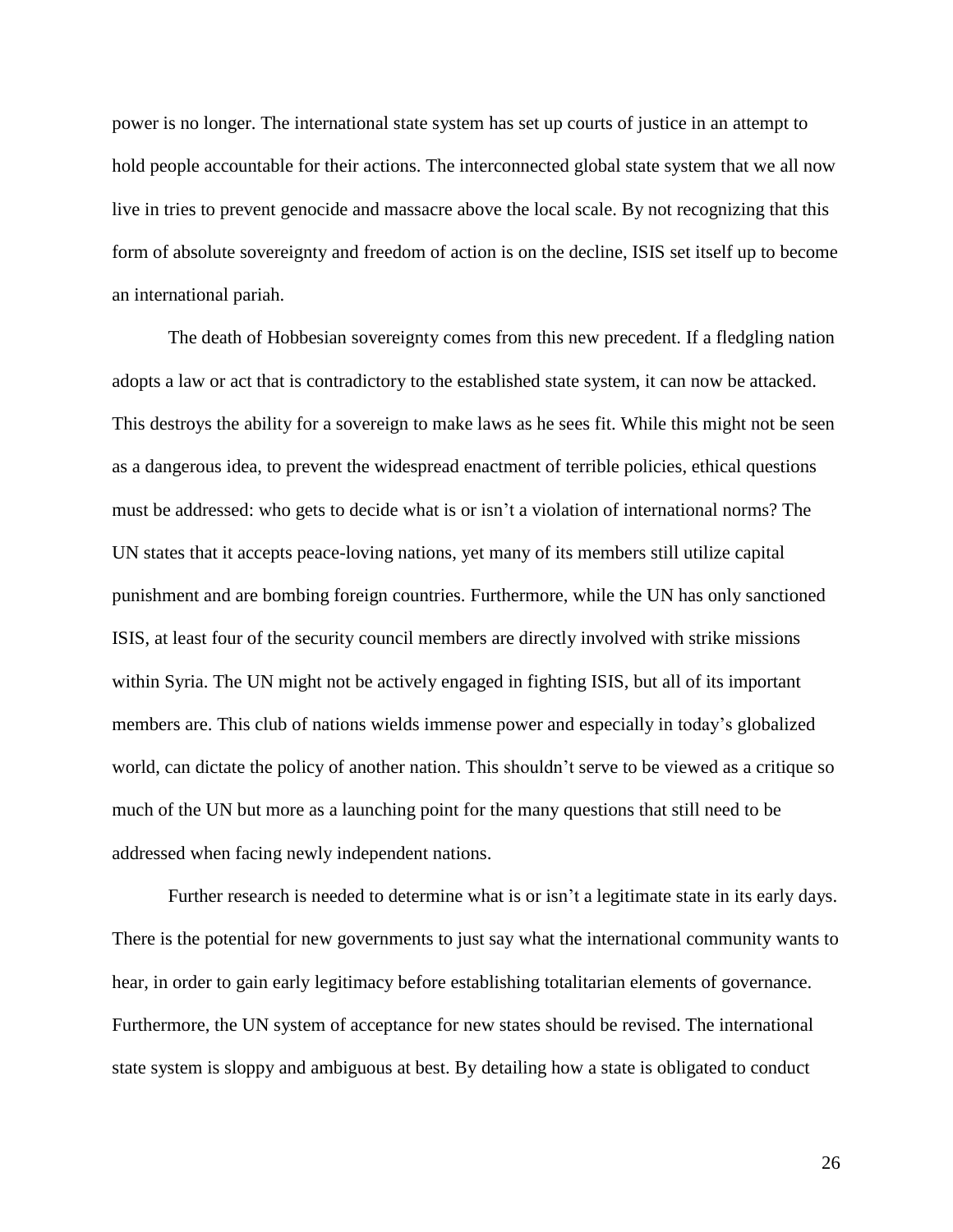itself, standards can be raised further for justice and tranquility. It also must be said that the UN must become more embolden if it wishes to achieve success on the international stage. Avoiding scandals on the ground coupled with higher officials adhering to the principles established by the UN Charter should also help to ensure the future prosperity of UN peacekeeping missions. By kowtowing to petty regional disputes and political rivalries, or shying away from crucial intervention moments like Kosovo leaves the international state system vulnerable. Creating common standards for governments to adhere to as well as prosecuting those who deviate from the core values of the UN is how future progress will be made.

Lastly, it should be noted that new countries are already emerging from the battlefields of Syria and Iraq, as well as across the globe. One of the most promising places to study would be the cantons of Rojava in Northern Syria. Rojava is a fledgling state made up of autonomous regions protected by the Kurdish People's Protection Units. An estimate emerged in late 2015 which stated that Rojava now comprised over 4.6 million inhabitants.<sup>67</sup> There are complex political reasons as to why Rojava might not see statehood and presents another obstacle for the UN and the global relations system. On the other hand, the established constitution of Rojava is much more in line with international standards as well as the Kurdish leadership embracing the international system. By giving support to local humanitarian efforts on the ground and utilizing the UN, hopefully a resolution to this long and bloody tragedy will be over. While ISIS may have tried to buck off the international system, hopefully future nations will embrace and prosper from it.

<sup>67</sup> Enzinna, Wes. 2015. "A Dream of Secular Utopia in ISIS' Backyard." *The New York Times*. https://www.nytimes.com/2015/11/29/magazine/a-dream-of-utopia-in-hell.html (April 18, 2017).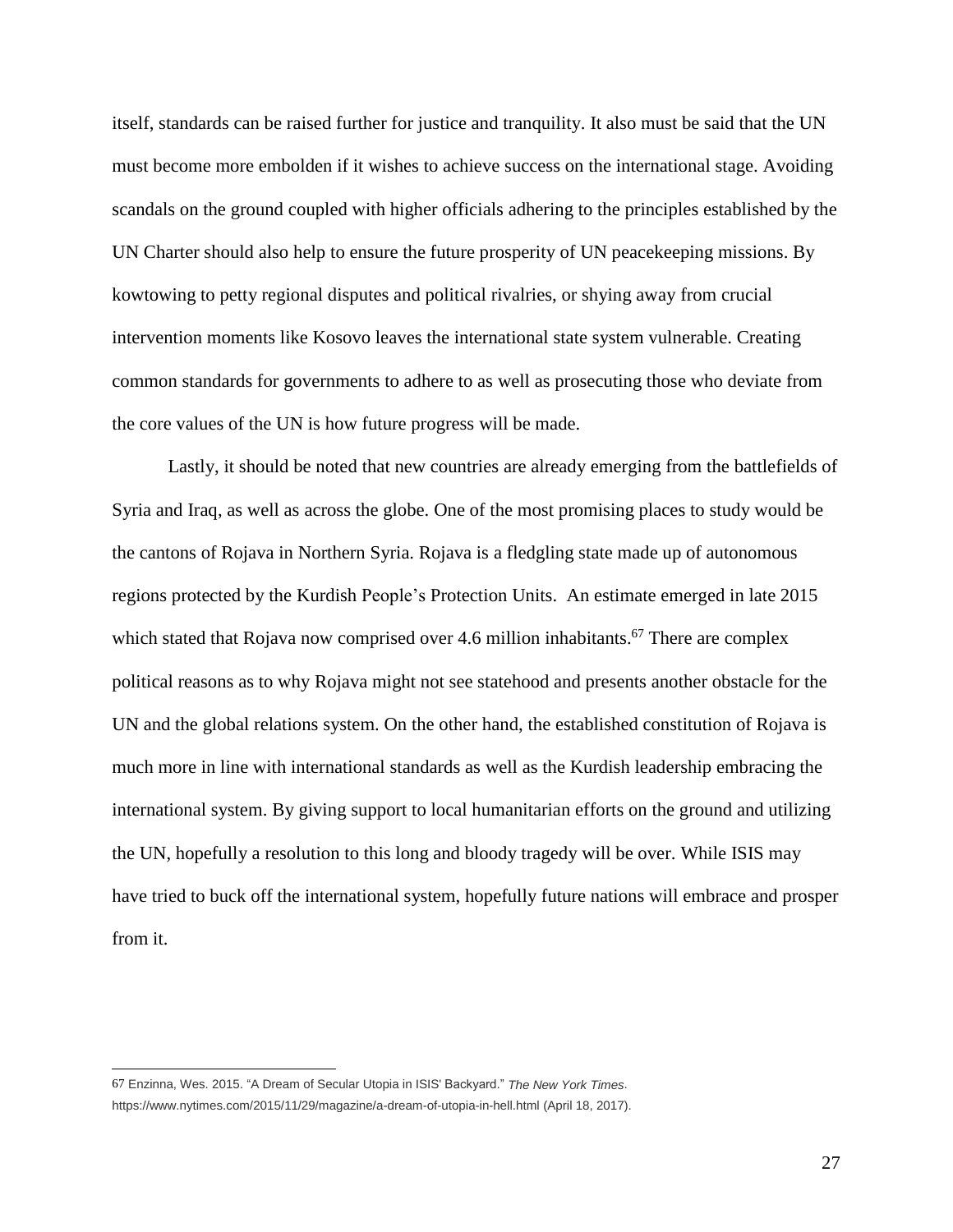#### Works Cited

"About UN Membership." *United Nations*. http://www.un.org/en/sections/member-states/aboutun-membership/index.html

Al-Jawoshy, Omar, and Sewell Chan. 2017. "Iraqi Forces Enter Western Mosul, in Fierce Battle Against ISIS." *The New York Times*. https://www.nytimes.com/2017/03/07/world/middleeast/mosul-iraq-isis.html.

Baker, Aryn. 2014. "Al-Qaeda disowns Syria franchise ISIS." *Time*. http://time.com/3469/whyal-qaeda-kicked-out-its-deadly-syria-franchise/.

Bodin, Jean, and Michael Tooley. 2009. *Six books of the commonwealth*. Lexington, KY: Seven Treasures Publications.

Bunzel, Cole. 2015. "From Paper State to Caliphate: The Ideology of the Islamic State." *The Brookings Project on U.S. Relations with the Islamic World*. https://www.brookings.edu/research/from-paper-state-to-caliphate-the-ideology-of-the-islamicstate/

"Chapter II." *United Nations*. http://www.un.org/en/sections/un-charter/chapter-ii/index.html

Ciezadlo, Annia. 2015. "The most unconventional weapon in Syria: Wheat." *The Washington Post*. https://www.washingtonpost.com/opinions/the-most-unconventional-weapon-in-syriawheat/2015/12/18/781a0ae0-9cf4-11e5-bce4- 708fe33e3288\_story.html?utm\_term=.9d986f80dde7

Cumming-Bruce, Nick. 2016. "ISIS Committed Genocide Against Yazidis in Syria and Iraq, U.N. Panel Says." *The New York Times*. https://www.nytimes.com/2016/06/17/world/middleeast/isis-genocide-yazidi-un.html.

El-Beltagy, A. S., and Mohan C. Saxena. 2010. *Sustainable development in drylands: meeting the challenge of global climate change: proceedings of the Ninth International Conference on the Development of Drylands: 7-10 November 2008, Alexandria, Egypt*. S.l.: International Dryland Development Commission.

Enzinna, Wes. 2015. "A Dream of Secular Utopia in ISIS' Backyard." *The New York Times*. https://www.nytimes.com/2015/11/29/magazine/a-dream-of-utopia-in-hell.html (April 18, 2017).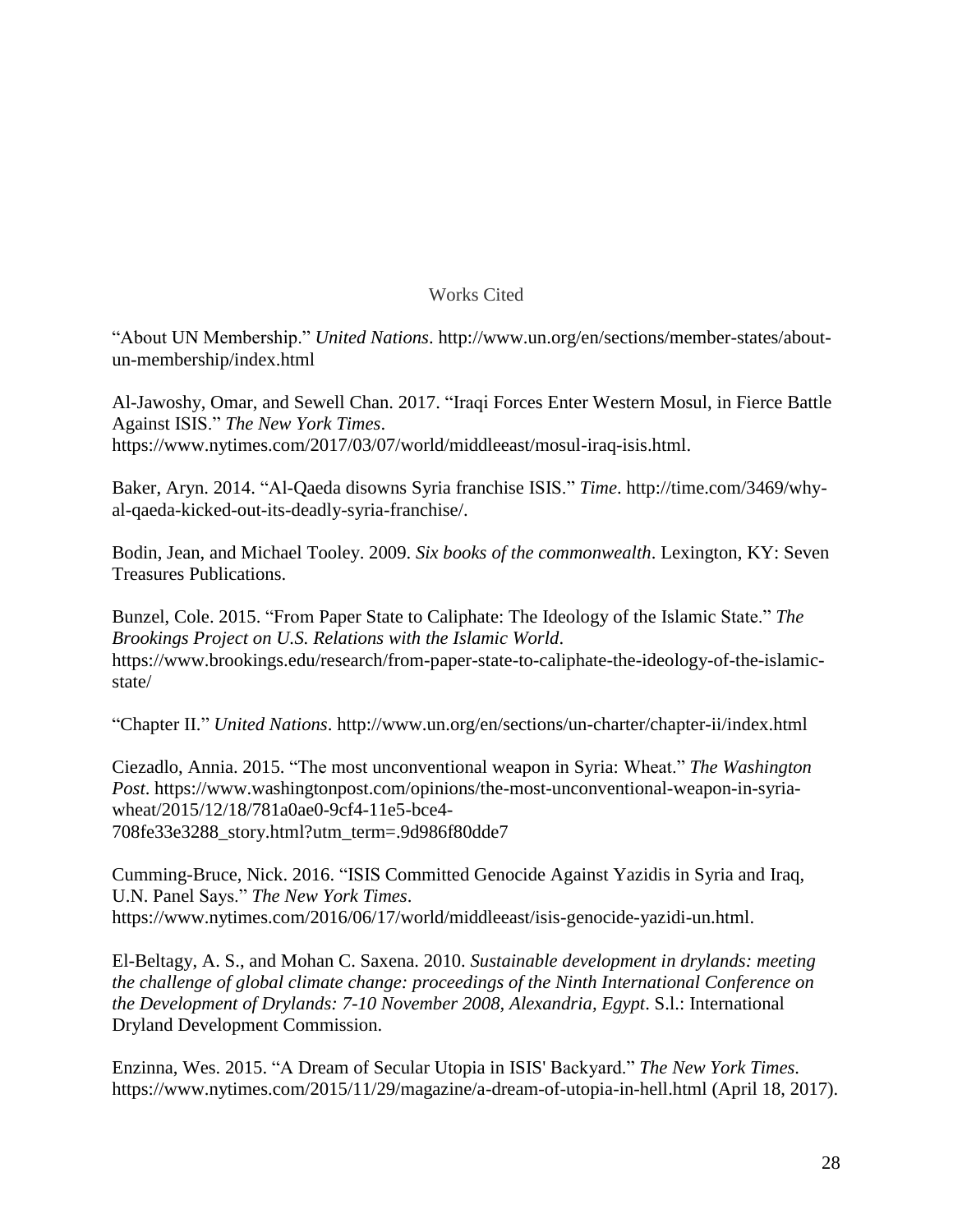Epatko, Larisa. 2014. "What is a caliphate?" *PBS*. http://www.pbs.org/newshour/updates/caliphate/

Fomerand, Jacques, and Cecelia M. Lynch. 2017. "United Nations (UN)." *Encyclopædia Britannica*. https://www.britannica.com/topic/United-Nations

"General Assembly Votes Overwhelmingly to Accord Palestine 'Non-Member Observer State' Status in United Nations | Meetings Coverage and Press Releases." *United Nations*. https://www.un.org/press/en/2012/ga11317.doc.htm (April 18, 2017).

Hillgruber, C. 1998. "The Admission of New States to the International Community." *European Journal of International Law* 9(3): 491–509.

Hobbes, Thomas . 2009. "Leviathan." https://www.gutenberg.org/files/3207/3207-h/3207 h.htm#link2H\_4\_0248 (February 1, 2017).

"International Recognitions Of The Republic Of Kosovo - Foreign Policy." *Ministry of Foreign Affairs - Republic of Kosovo*. http://www.mfa-ks.net/?page=2%2C224.

"ISIS Fast Facts." 2017. *CNN*. http://www.cnn.com/2014/08/08/world/isis-fast-facts/

"Islamic State and the crisis in Iraq and Syria in maps." 2016. *BBC News*. http://www.bbc.com/news/world-middle-east-27838034

Katirai, Negar. 2001. "A History of the Israeli/Palestinian Conflict." *PBS*. http://www.pbs.org/pov/promises/photo-gallery-conflict-timeline/

Khomami, Nadia. 2015. "Mohammed Emwazi: who were his victims?" *The Guardian*. https://www.theguardian.com/uk-news/2015/nov/13/mohammed-emwazi-who-were-his-victims.

Lindemann, Thomas, and Erik Ringmar. 2015. *International Politics of Recognition*. Taylor and Francis. ISBN: 1-59451-809-2, 978-1-59451-809-6

Lister, Charles. 2016. "Profiling the Islamic State | Brookings Institution." *Brookings*. https://www.brookings.edu/research/profiling-the-islamic-state/

M, J. 2014. "Why China and Taiwan are divided." *The Economist*. http://www.economist.com/blogs/economist-explains/2014/08/economist-explains-16

Makarova, Natalia. 2010. "UN membership door closed for Kosovo – Moscow." *RT International*. https://www.rt.com/politics/churkin-kosovo-un-resolution/.

"Montevideo Convention on the Rights and Duties of States." *CFR.org*. Council on Foreign Relations, 31 Dec. 1969. Web.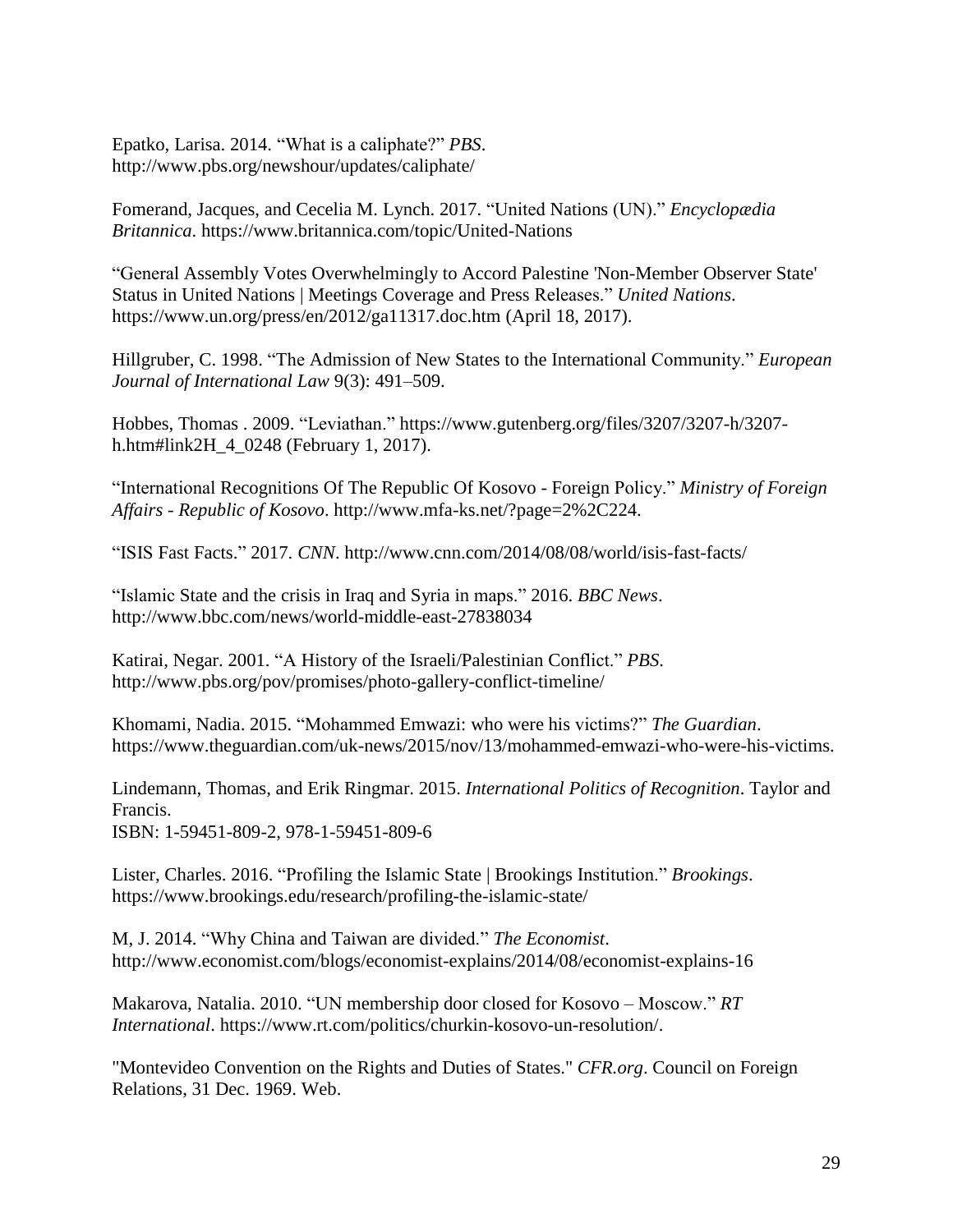Moore, Jack. 2016. "Jimmy Carter to Barack Obama: Recognize the state of Palestine." *Newsweek*. http://www.newsweek.com/jimmy-carter-barack-obama-recognize-state-palestine-526252

"Non-Member States." *United Nations*. http://www.un.org/en/sections/member-states/nonmember-states/index.html

Oppenheim, L. 2013. *The future of international law*. Farmington Hills, MI: Gale MOML Print Editions.

"Overview." *United Nations*. http://www.un.org/en/sections/about-un/overview/

Payne, Ed. 2015. "34 Islamic nations form coalition to fight terrorism." *CNN*. http://www.cnn.com/2015/12/14/middleeast/islamic-coalition-isis-saudi-arabia/.

"Portugal Population (LIVE)." *Portugal Population (2017) - Worldometers*. http://www.worldometers.info/world-population/portugal-population/

Rosenberg, Matt. "3 Countries That Are Not Members of the United Nations." *ThoughtCo*. https://www.thoughtco.com/non-members-of-the-united-nations-1435429

Sinclair, A., and M. Byers. 2007. "When US Scholars Speak of 'Sovereignty, what do they Mean?" *Political Studies* 55(2): 318–40.

The Editors of Encyclopædia Britannica. 2011. "Kosovo conflict." *Encyclopædia Britannica*. https://www.britannica.com/event/Kosovo-conflict

"The World Factbook: TAIWAN." 2017. *Central Intelligence Agency*. https://www.cia.gov/library/publications/the-world-factbook/geos/tw.html

Tischer, Anuschka. 2015. "Peace of Westphalia (1648)." *Peace of Westphalia (1648) - International Relations - Oxford Bibliographies*. http://www.oxfordbibliographies.com/view/document/obo-9780199743292/obo-9780199743292-0073.xml

Total Population - Both Sexes". *World Population Prospects, the 2015 Revision*. 2015. United Nations Department of Economic and Social Affairs, Population Division, Population Estimates and Projections Section.

Trueman, C N. 2015. "League of Nations." *History Learning Site*. http://www.historylearningsite.co.uk/modern-world-history-1918-to-1980/league-of-nations/

United Nations. 1971. United Nations General Assembly Resolution 2758. 2